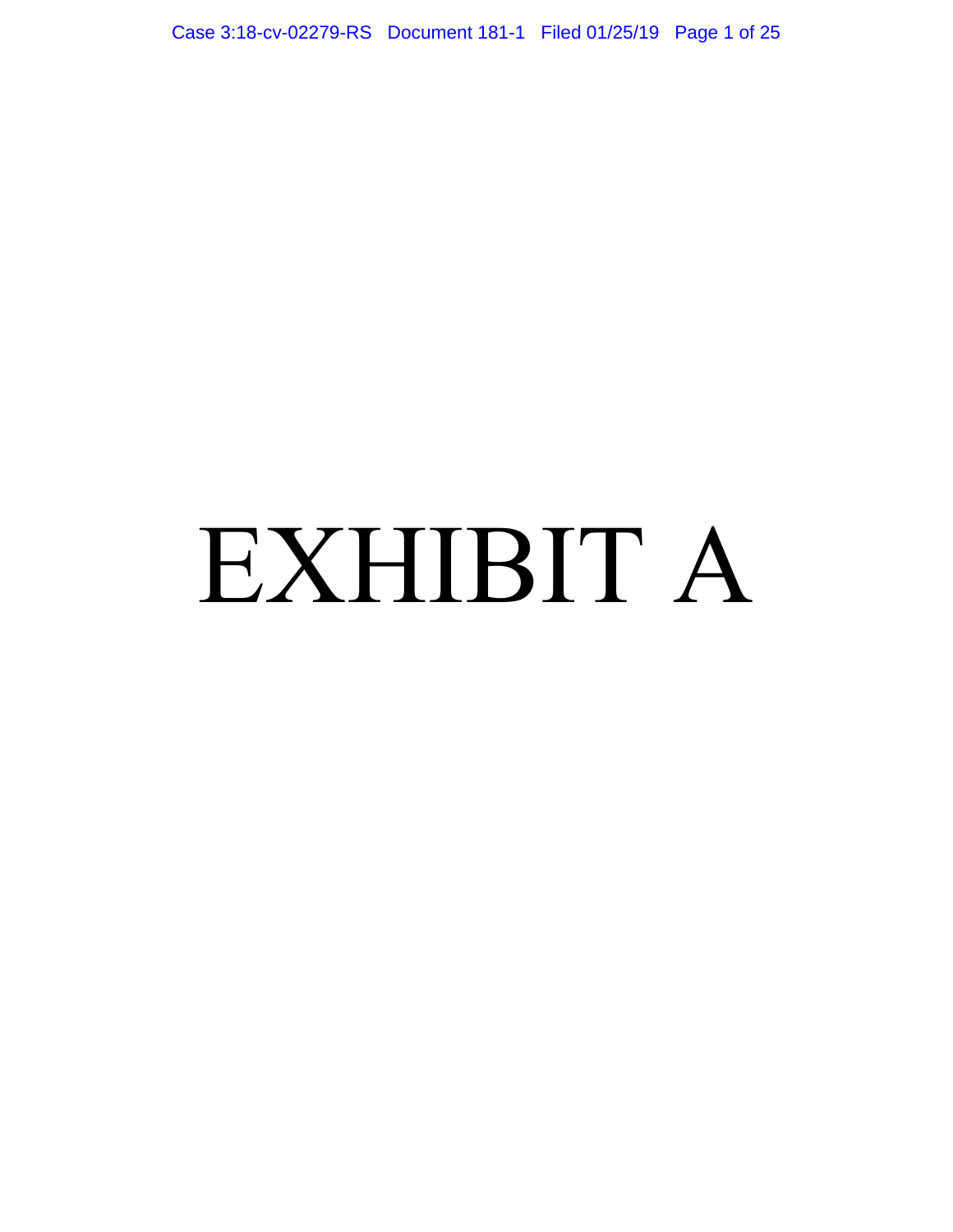#### *San Jose et al. v. Ross et al.* **- Case No. 3:18-cv-02279-RS** Case 3:18-cv-02279-RS Document 181-1 Filed 01/25/19 Page 2 of 25

|                        |                                                                      | 18-cv-02279 Doc.                   |           |           |        |
|------------------------|----------------------------------------------------------------------|------------------------------------|-----------|-----------|--------|
| <b>Evidence Type</b>   | <b>Description</b>                                                   | or Trial Exhibit No. Date Admitted |           | <b>AR</b> | AR No. |
| Declaration            | Trial Declaration of Bernard L. Fraga and Exhibit A                  | Doc. 129                           | 1/10/2019 |           |        |
| Affidavit              | Trial Affidavit of Jeff Ruster and Exhibit A                         | Doc. 130; 134                      | 1/11/2019 |           |        |
| Affidavit              | Trial Affidavit of Jill Bourne                                       | Doc. 131                           | 1/11/2019 |           |        |
| Affidavit              | Trial Affidavit of Monique Melchor                                   | Doc. 135                           | 1/11/2019 |           |        |
| Affidavit              | Trial Affidavit of Ray Riordan                                       | Doc. 136                           | 1/11/2019 |           |        |
| Affidavit              | Trial Affidavit of Opal Tometi                                       | Doc. 142                           | 1/11/2019 |           |        |
| Stipulation            | <b>Undisputed Facts</b>                                              | Doc. 144                           | 1/2/2019  |           |        |
| Affidavit              | Amended Trial Affidavit of Opal Tometi                               | Doc. 154                           | 1/11/2019 |           |        |
| Affidavit              | Trial Affidavit of Ray Riordan and Exhibits A - B                    | Doc. 156                           | 1/11/2019 |           |        |
| Affidavit              | Trial Affidavit of Monique Melchor and Exhibits 1-3                  | Doc. 158                           | 1/11/2019 |           |        |
| <b>Trial Testimony</b> | Trial Transcript in Lieu of Testimony for Dr. John Abowd             | Doc. 169                           | 1/14/2019 |           |        |
| Affidavit              | <b>Revised Declaration of Kristen Clements</b>                       | Doc. 171                           | 1/11/2019 |           |        |
| Affidavit              | Revised Trial Affidavit of Margo Anderson                            | Doc. 177                           | 1/11/2019 |           |        |
| Declaration            | Revised Trial Declaration of Andrew Reamer                           | Doc. 179                           | 1/18/2019 |           |        |
|                        | According to the Census Bureau, the United States' population is     |                                    |           |           |        |
| <b>Judicial Notice</b> | 18.1% Hispanic or Latino, while the City of San Jose's population is |                                    |           |           |        |
| of Facts               | 32.3% Hispanic or Latino.                                            | Doc. 180                           | 1/17/2019 |           |        |
| <b>Judicial Notice</b> | According to the Census Bureau, the United States' population is     |                                    |           |           |        |
| of Facts               | 5.8% Asian, while the City of San Jose's population is 34.8% Asian.  | Doc. 180                           | 1/17/2019 |           |        |
| <b>Judicial Notice</b> | According to the Census Bureau, the United States' population is     |                                    |           |           |        |
| of Facts               | 13.4% Black, while the City of San Jose's population is 3% Black.    | Doc. 180                           | 1/17/2019 |           |        |
|                        | According to the Census Bureau, the United States' population is     |                                    |           |           |        |
| <b>Judicial Notice</b> | 60.7% non-Hispanic White, while the City of San Jose's population    |                                    |           |           |        |
| of Facts               | is 26.5% non-Hispanic White.                                         | Doc. 180                           | 1/17/2019 |           |        |
|                        | According to the Census Bureau's 2017 5-year American                |                                    |           |           |        |
| <b>Judicial Notice</b> | Community Survey, 22,337,765 of the 321,004,407 residents of the     |                                    |           |           |        |
| of Facts               | United States, or 6.96%, are non-citizens.                           | Doc. 180                           | 1/17/2019 |           |        |
|                        | According to the Census Bureau's 2017 5-year American                |                                    |           |           |        |
| <b>Judicial Notice</b> | Community Survey, 5,250,604 of the 38,982,847 residents of           |                                    |           |           |        |
| of Facts               | California, or 13.47%, are non-citizens.                             | Doc. 180                           | 1/17/2019 |           |        |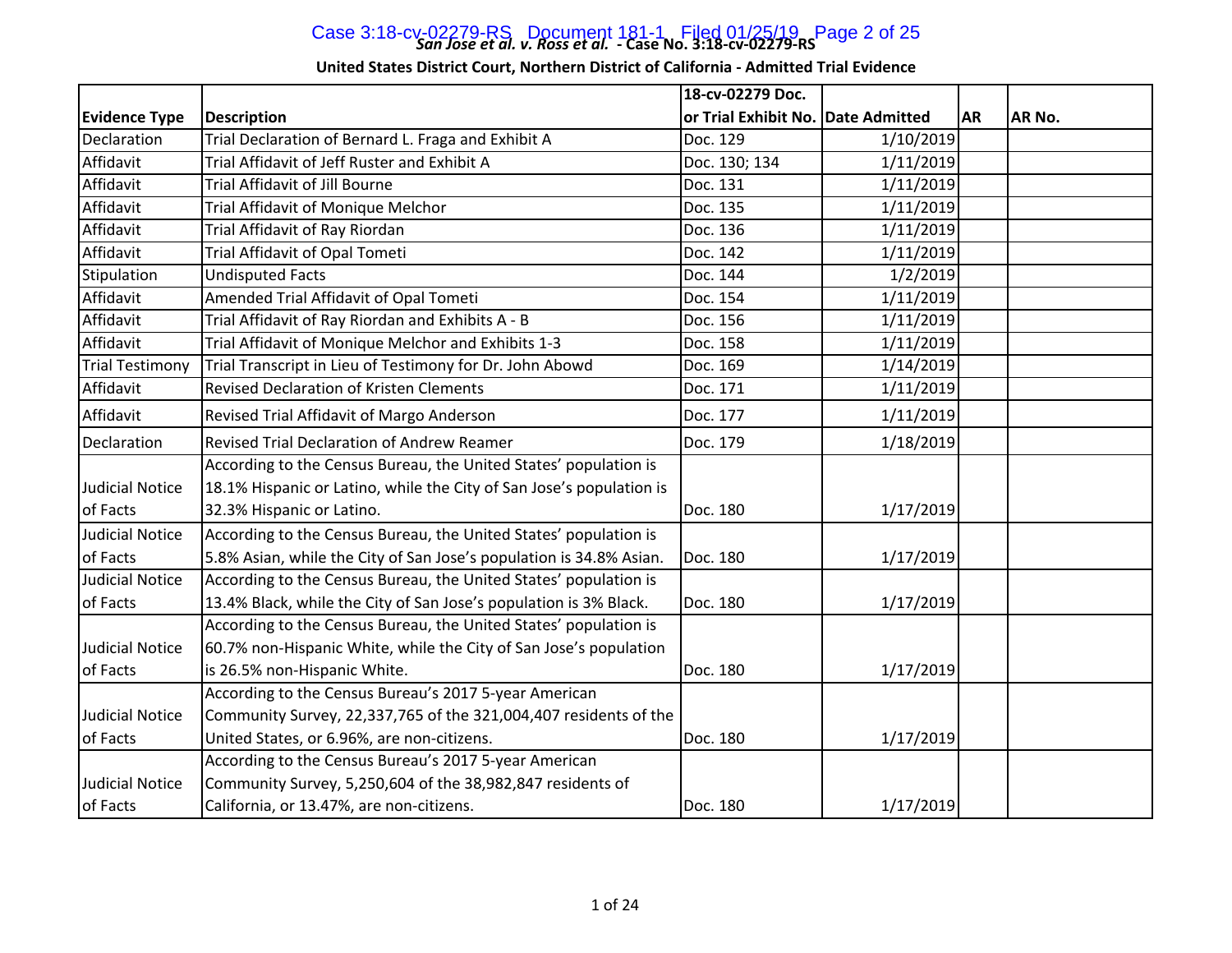## *San Jose et al. v. Ross et al.* **- Case No. 3:18-cv-02279-RS** Case 3:18-cv-02279-RS Document 181-1 Filed 01/25/19 Page 3 of 25

|                        |                                                                      | 18-cv-02279 Doc.                   |           |           |        |
|------------------------|----------------------------------------------------------------------|------------------------------------|-----------|-----------|--------|
| <b>Evidence Type</b>   | <b>Description</b>                                                   | or Trial Exhibit No. Date Admitted |           | <b>AR</b> | AR No. |
|                        | According to the Census Bureau's 2017 5-year American                |                                    |           |           |        |
| <b>Judicial Notice</b> | Community Survey, 4,836 of the 41,164 residents of Campbell,         |                                    |           |           |        |
| of Facts               | California, or 11.75%, are non-citizens.                             | Doc. 180                           | 1/17/2019 |           |        |
|                        | According to the Census Bureau's 2017 5-year American                |                                    |           |           |        |
| <b>Judicial Notice</b> | Community Survey, 8,289 of the 54,159 residents of Gilroy,           |                                    |           |           |        |
| of Facts               | California, or 15.30%, are non-citizens.                             | Doc. 180                           | 1/17/2019 |           |        |
|                        | According to the Census Bureau's 2017 5-year American                |                                    |           |           |        |
| <b>Judicial Notice</b> | Community Survey, 2,038 of the 30,709 residents of Los Gatos,        |                                    |           |           |        |
| of Facts               | California, or 6.64%, are non-citizens.                              | Doc. 180                           | 1/17/2019 |           |        |
|                        | According to the Census Bureau's 2017 5-year American                |                                    |           |           |        |
| <b>Judicial Notice</b> | Community Survey, 2,966 of the 43,136 residents of Morgan Hill,      |                                    |           |           |        |
| of Facts               | California, or 6.88%, are non-citizens.                              | Doc. 180                           | 1/17/2019 |           |        |
|                        | According to the Census Bureau's 2017 5-year American                |                                    |           |           |        |
| <b>Judicial Notice</b> | Community Survey, 176,345 of the 1,023,031 residents of San Jose,    |                                    |           |           |        |
| of Facts               | California, or 17.24%, are non-citizens.                             | Doc. 180                           | 1/17/2019 |           |        |
|                        | According to the Census Bureau's 2017 5-year American                |                                    |           |           |        |
| <b>Judicial Notice</b> | Community Survey, 2,600 of the 31,013 residents of Saratoga City,    |                                    |           |           |        |
| of Facts               | or 8.38%, are non-citizens.                                          | Doc. 180                           | 1/17/2019 |           |        |
| <b>Judicial Notice</b> | According to the Census Bureau, the total population of Monte        |                                    |           |           |        |
| of Facts               | Sereno, California, is 3,341.                                        | Doc. 180                           | 1/17/2019 |           |        |
|                        | Therefore, according to the Census Bureau's 2017 5-year American     |                                    |           |           |        |
|                        | Community Survey, 197,663 of the 1,231,702 combined residents        |                                    |           |           |        |
|                        | of Campbell, Gilroy, Los Altos, Los Gatos, Morgan Hills, San Jose,   |                                    |           |           |        |
|                        | and Saratoga City, or 16.05%, are non-citizens. Even if all of Monte |                                    |           |           |        |
|                        | Sereno's 3,341 residents are citizens, adding these to the total of  |                                    |           |           |        |
| <b>Judicial Notice</b> | the cities above would result in 197,663 of the combined 1,234,043   |                                    |           |           |        |
| of Facts               | residents being non-citizens, or 16.00%.                             | Doc. 180                           | 1/17/2019 |           |        |
|                        | The Local Workforce Development area ("LWD") served by               |                                    |           |           |        |
| <b>Judicial Notice</b> | work2future includes the cities of San Jose, Campbell, Morgan Hill,  |                                    |           |           |        |
| of Facts               | Los Altos Hills, Gilroy, Los Gatos, Saratoga, and Monte Sereno.      | Doc. 180                           | 1/17/2019 |           |        |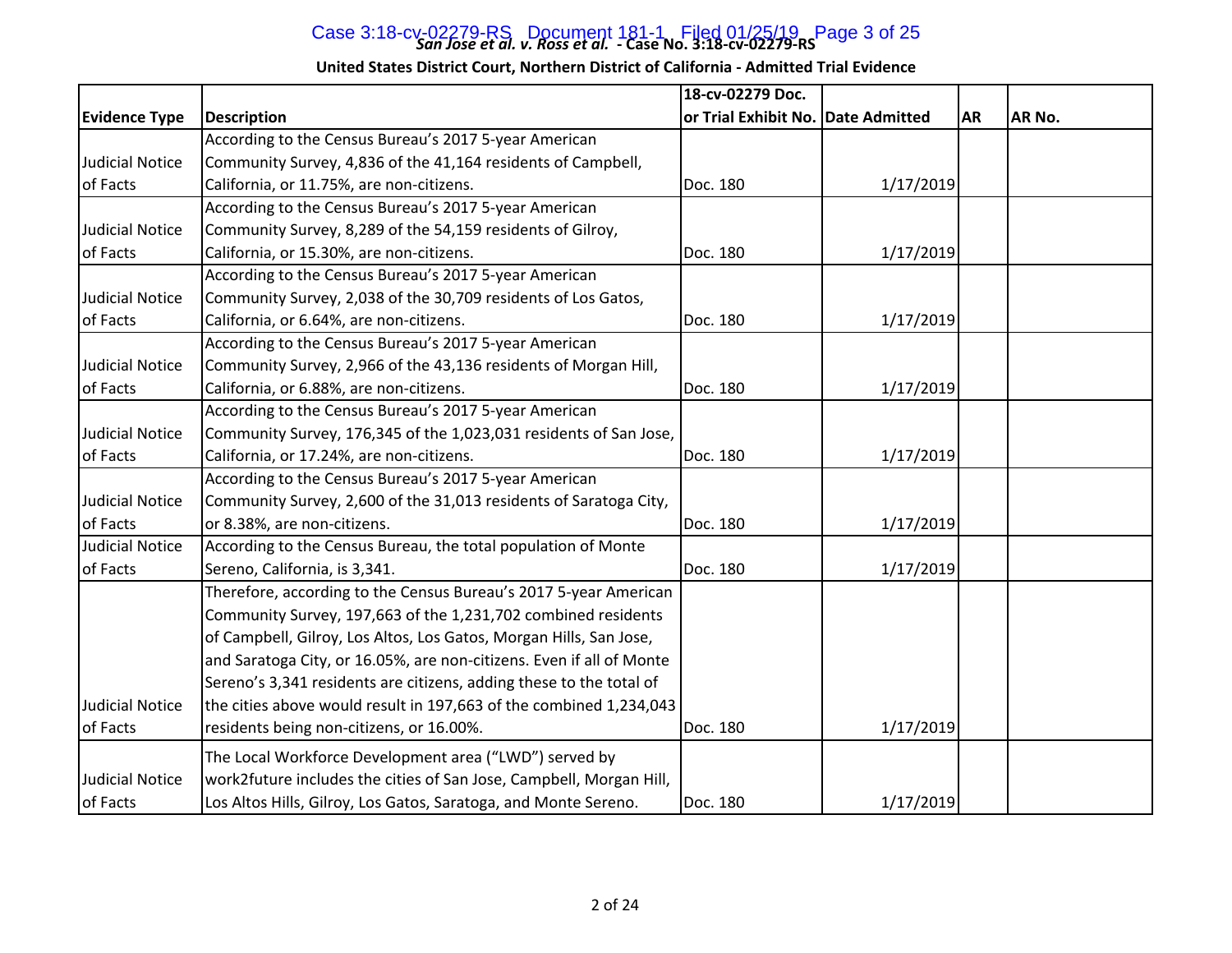## *San Jose et al. v. Ross et al.* **- Case No. 3:18-cv-02279-RS** Case 3:18-cv-02279-RS Document 181-1 Filed 01/25/19 Page 4 of 25

|                        |                                                                        | 18-cv-02279 Doc.                   |               |           |                             |
|------------------------|------------------------------------------------------------------------|------------------------------------|---------------|-----------|-----------------------------|
| <b>Evidence Type</b>   | <b>Description</b>                                                     | or Trial Exhibit No. Date Admitted |               | <b>AR</b> | AR No.                      |
|                        | The City of San Jose is one of 184 "entitlement communities" in the    |                                    |               |           |                             |
|                        | State of California that receives federal funding through the          |                                    |               |           |                             |
| <b>Judicial Notice</b> | Community Development Block Grant ("CDBG") Entitlement                 |                                    |               |           |                             |
| of Facts               | Program.                                                               | Doc. 180                           | 1/17/2019     |           |                             |
| Stipulation            | <b>Initial Administrative Record</b>                                   | <b>PTX 001</b>                     | $1/4/2019$ AR |           | 000001 - 001320             |
|                        | Supplemental Memorandum by Secretary of Commerce Wilbur                |                                    |               |           |                             |
|                        | Ross Regarding the Administrative Record in Census Litigation          |                                    |               |           |                             |
| Stipulation            | (6/21/2018)                                                            | <b>PTX 002</b>                     | 1/4/2019 AR   |           | 001321                      |
| Stipulation            | 1st Supplemental AR Production                                         | <b>PTX 003</b>                     | 1/4/2019 AR   |           | 001322 - 0003735            |
| Stipulation            | 2nd Supplemental AR Production                                         | <b>PTX 004 A</b>                   | 1/4/2019 AR   |           | 0003736 - 0004712           |
| Stipulation            | 2nd Supplemental AR Production                                         | <b>PTX 004 B</b>                   | 1/4/2019 AR   |           | 0004713 - 0006680           |
| Stipulation            | 2nd Supplemental AR Production                                         | <b>PTX 004 C</b>                   | $1/4/2019$ AR |           | 0006681 - 0009055           |
| Stipulation            | 2nd Supplemental AR Production                                         | <b>PTX 004 D</b>                   | $1/4/2019$ AR |           | 0009056 - 0012464           |
| Stipulation            | Disclosure Review Board (DRB) Release                                  | <b>PTX 005</b>                     | $1/4/2019$ AR |           | 0010357DRB -<br>0011004DRB; |
| Stipulation            | 4th Supplemental AR Production                                         | <b>PTX 007</b>                     | 1/4/2019 AR   |           | 0012464 - 0012543           |
| Stipulation            | Privilege Overturns produced 9/17/2018                                 | <b>PTX 008</b>                     | $1/4/2019$ AR |           | 012476; 012755 -<br>012756  |
| Stipulation            | DRB Release produced 9/19/2018 - 2017 ACS Data                         | <b>PTX 009</b>                     | $1/4/2019$ AR |           | 012757 - 012762             |
| Stipulation            | Additional Stakeholder Briefs produced 9/26/2018                       | <b>PTX 010</b>                     | $1/4/2019$ AR |           | 012763 - 012767             |
| Stipulation            | Documents Produced in Response to 5th Motion to Compel                 | PTX 011                            | $1/4/2019$ AR |           | 012768 - 012803             |
| Stipulation            | Documents Produced in Response to Motion to Compel                     | <b>PTX 012</b>                     | $1/4/2019$ AR |           | 012804 - 012826             |
| Stipulation            | 10th Supplemental AR Production                                        | <b>PTX 013</b>                     | $1/4/2019$ AR |           | 012827 - 013022             |
| Stipulation            | Document Produced in Response to Motion to Compel                      | <b>PTX 014</b>                     | $1/4/2019$ AR |           | 013023 - 013024             |
| <b>Trial Exhibit</b>   | 2020 CBAMS Focus Groups Audience Summary Report [0013025 -<br>0013099] | <b>PTX 015</b>                     | 1/9/2019      |           |                             |
| Stipulation            | Additional Supplemental AR Documents Produced by Defendants            | <b>PTX 016</b>                     | $1/4/2019$ AR |           | 0012128 - 0012966           |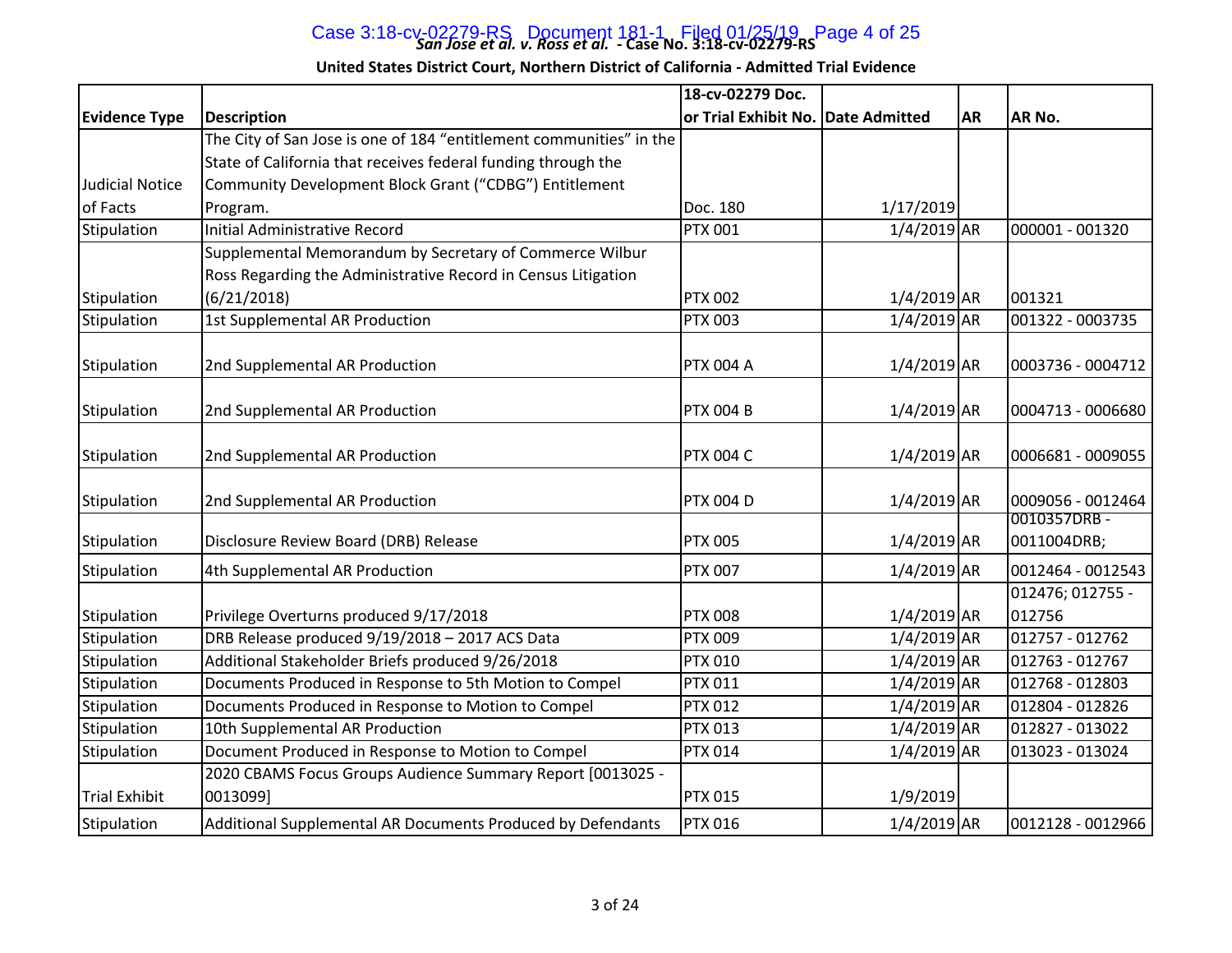## *San Jose et al. v. Ross et al.* **- Case No. 3:18-cv-02279-RS** Case 3:18-cv-02279-RS Document 181-1 Filed 01/25/19 Page 5 of 25

|                      |                                                                              | 18-cv-02279 Doc.                   |               |           |                 |
|----------------------|------------------------------------------------------------------------------|------------------------------------|---------------|-----------|-----------------|
| <b>Evidence Type</b> | <b>Description</b>                                                           | or Trial Exhibit No. Date Admitted |               | <b>AR</b> | AR No.          |
|                      | Letter from A. Gary to J. Thompson re: Legal Authority for                   |                                    |               |           |                 |
| Stipulation          | American Community Survey Questions (11/4/2016)                              | <b>PTX 017</b>                     | $1/4/2019$ AR |           | 000311          |
|                      | Email from I. Hernandez to Secretary Ross and B. Lenihan, cc:                |                                    |               |           |                 |
| Stipulation          | E.Herbst, W. Teramoto re: Census Updates (8/8/2017)                          | <b>PTX 018</b>                     | $1/4/2019$ AR |           | 000317          |
|                      | Email from K. Kobach to W. Teramoto re: Follow up on our phone               |                                    |               |           |                 |
| Stipulation          | call (7/24/2017)                                                             | <b>PTX 019</b>                     | 1/4/2019 AR   |           | 000763          |
| Stipulation          | Letter from Secretary Ross to K. Harris (1/31/2018)                          | <b>PTX 020</b>                     | $1/4/2019$ AR |           | 000782          |
|                      | Summary of Discussion between Secretary Ross and Rep. Pelosi re:             |                                    |               |           |                 |
| Stipulation          | 3/23/2018 meeting                                                            | <b>PTX 021</b>                     | 1/4/2019 AR   |           | 001274          |
|                      | Memo from J. Abowd to Secretary Ross re: Technical Review of the             |                                    |               |           |                 |
|                      | Department of Justice to Add Citizenship Question to the 2020                |                                    |               |           |                 |
| Stipulation          | Census (Jan. 19, 2018)                                                       | <b>PTX 022</b>                     | 1/4/2019 AR   |           | 001277 - 001285 |
|                      | Questions on the Jan 19 Draft Census Memo on the DoJ Citizenship             |                                    |               |           |                 |
| Stipulation          | Question Reinstatement Request (final AR version)                            | <b>PTX 023</b>                     | 1/4/2019 AR   |           | 001286 - 001297 |
|                      | Summary Analysis of the Key Differences Between Alternative C                |                                    |               |           |                 |
| Stipulation          | and Alternative D                                                            | <b>PTX 024</b>                     | $1/4/2019$ AR |           | 001304 - 001307 |
|                      | Memorandum from J. Abowd to W. Ross, Subject: "Preliminary                   |                                    |               |           |                 |
|                      | analysis of Alternative D (Combined Alternatives B and C)" (March            |                                    |               |           |                 |
| Stipulation          | 1, 2018)                                                                     | <b>PTX 025</b>                     | 1/4/2019 AR   |           | 001308 - 001312 |
|                      | Memorandum from Secretary Ross to Karen Dunn Kelley re                       |                                    |               |           |                 |
|                      | Reinstatement of Citizenship Question on the 2020 Decennial                  |                                    |               |           |                 |
| Stipulation          | Census Questionnaire (3/26/18) ("Decision Memo")                             | <b>PTX 026</b>                     | $1/4/2019$ AR |           | 001313 - 001320 |
|                      | Email from A. Willard to R. Jarmin re: Please call Kevin                     |                                    |               |           |                 |
| Stipulation          | (12/15/2017)                                                                 | <b>PTX 027</b>                     | 1/4/2019 AR   |           | 001332          |
|                      | Email from V. Velkoff to A. Willard re: Tuesday availability                 |                                    |               |           |                 |
| Stipulation          | (7/25/2017)                                                                  | <b>PTX 028</b>                     | $1/4/2019$ AR |           | 001393 - 001395 |
|                      | Email from A. Willard to V. Velkoff re: Tuesday availability                 |                                    |               |           |                 |
| Stipulation          | (7/25/2017)                                                                  | <b>PTX 029</b>                     | $1/4/2019$ AR |           | 001404 - 001406 |
|                      | Email from D. Langdon to E. Herbst re: Census Bureau briefing for            |                                    |               |           |                 |
| Stipulation          | OS politicals (2/2/2017)                                                     | <b>PTX 030</b>                     | $1/4/2019$ AR |           | 001410          |
| Stipulation          | Email from E. Comstock to C. Neuhaus et al. re: Census (8/29/2017)   PTX 031 |                                    | $1/4/2019$ AR |           | 001411 - 001412 |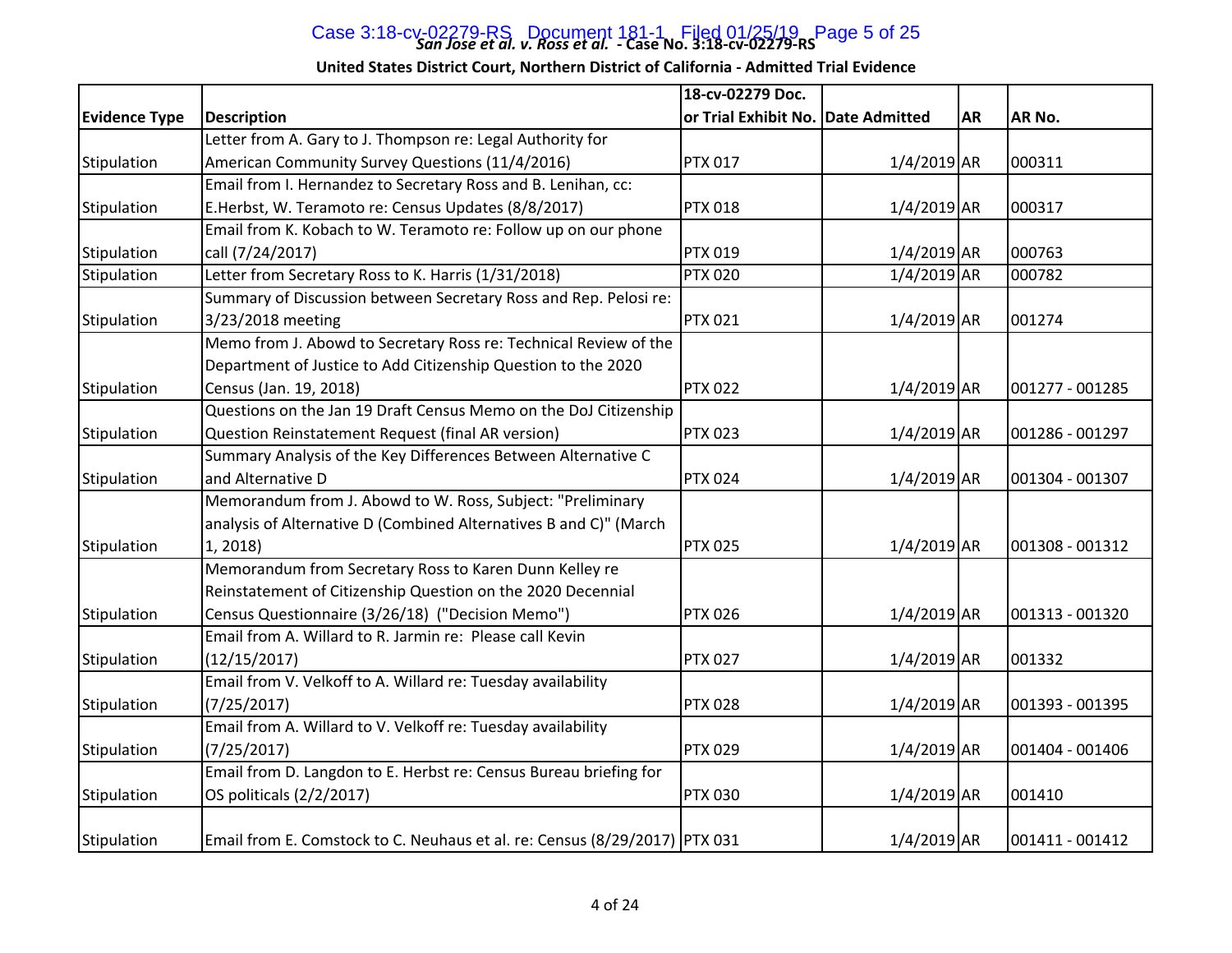## *San Jose et al. v. Ross et al.* **- Case No. 3:18-cv-02279-RS** Case 3:18-cv-02279-RS Document 181-1 Filed 01/25/19 Page 6 of 25

|                      |                                                                    | 18-cv-02279 Doc.                   |               |           |                   |
|----------------------|--------------------------------------------------------------------|------------------------------------|---------------|-----------|-------------------|
| <b>Evidence Type</b> | <b>Description</b>                                                 | or Trial Exhibit No. Date Admitted |               | <b>AR</b> | AR No.            |
|                      | Letter from A. Gary to R. Jarmin re: Request to Reinstate          |                                    |               |           |                   |
| Stipulation          | Citizenship Question on 2020 Census Questionnaire (12/12/2017)     | <b>PTX 032</b>                     | $1/4/2019$ AR |           | 0001525 - 0001527 |
|                      | Email from J. Uthmeier to E. Lamas and R. Jarmin re: DOJ letter    |                                    |               |           |                   |
| Stipulation          | (12/15/2017)                                                       | <b>PTX 033</b>                     | 1/4/2019 AR   |           | 001634            |
|                      | Questions on the Jan 19 Draft Census Memo on the DOJ Citizenship   |                                    |               |           |                   |
| Stipulation          | <b>Question Reinstatement Request</b>                              | <b>PTX 034</b>                     | 1/4/2019 AR   |           | 0001954 - 0001963 |
|                      | Email from K. Dunn Kelley to J. Uthmeier re: Prep for Wed Census   |                                    |               |           |                   |
| Stipulation          | meeting with Sec (9/5/2017)                                        | <b>PTX 035</b>                     | $1/4/2019$ AR |           | 0001996 - 0001997 |
|                      | Email from K. Dunn Kelley to J. Uthmeier re: Prep for Wed Census   |                                    |               |           |                   |
| Stipulation          | meeting with Sec (9/5/2017)                                        | <b>PTX 036</b>                     | 1/4/2019 AR   |           | 0001998 - 0001999 |
|                      | Email from J. Uthmeier to E. Comstock re: Census Matter Follow-up  |                                    |               |           |                   |
| Stipulation          | (9/7/2017)                                                         | <b>PTX 037</b>                     | 1/4/2019 AR   |           | 002034            |
|                      | Email from James Uthmeier to Mark Neuman [confirmed by             |                                    |               |           |                   |
| Stipulation          | Privilege Log] re: Questions re Census (9/8/2017)                  | <b>PTX 038</b>                     | $1/4/2019$ AR |           | 002051_0001       |
| Stipulation          | Email from M. Walsh to W. Teramoto and J. Rockas (3/16/2018)       | <b>PTX 039</b>                     | 1/4/2019 AR   |           | 0002160 - 0002162 |
|                      | Email from W. Teramoto to J. Rockas re: NEED APPROVAL -            |                                    |               |           |                   |
| Stipulation          | <b>GILLIAN QUOTES (3/16/2018)</b>                                  | <b>PTX 040</b>                     | 1/4/2019 AR   |           | 0002167 - 0002169 |
|                      | Email from C. Jones to E. Comstock re: Seeking comment -           |                                    |               |           |                   |
| Stipulation          | citizenship question (2/28/2018)                                   | <b>PTX 041</b>                     | $1/4/2019$ AR |           | 0002199 - 0002204 |
|                      | Email from B. Reist to E. Comstock re: Citizenship Questions -     |                                    |               |           |                   |
| Stipulation          | Complete Set (2/2/2018)                                            | <b>PTX 042</b>                     | 1/4/2019 AR   |           | 0002292 - 0002293 |
|                      | Questions on the Jan. 19 Draft Census Memo on the DOJ              |                                    |               |           |                   |
| Stipulation          | <b>Citizenship Question Reinstatement Request</b>                  | <b>PTX 043</b>                     | 1/4/2019 AR   |           | 0002294 - 0002305 |
|                      | Email from J. Uthmeier to E. Comstock re: Census Matter Follow-    |                                    |               |           |                   |
| Stipulation          | Up (9/7/2017)                                                      | <b>PTX 044</b>                     | 1/4/2019 AR   |           | 0002395 - 0002396 |
| Stipulation          | Email from Secretary Ross to E. Comstock (9/1/2017)                | <b>PTX 045</b>                     | 1/4/2019 AR   |           | 0002424 - 0002425 |
| Stipulation          | Email from C. Neuhaus to S. Park-Su et al., re: Census (8/29/2017) | <b>PTX 046</b>                     | 1/4/2019 AR   |           | 0002426 - 0002428 |
|                      | Email from S. Park-Su to E. Comstock, cc: C. Neuhaus, M. Leach, I. |                                    |               |           |                   |
| Stipulation          | Hernandez, C. Dorsey, M. Bedan, re: Census (8/29/2017)             | <b>PTX 047</b>                     | 1/4/2019 AR   |           | 0002429 - 0002430 |
|                      | Email from E. Comstock to W. Teramoto re: Calls with DOJ           |                                    |               |           |                   |
| Stipulation          | (9/16/2017)                                                        | <b>PTX 048</b>                     | 1/4/2019 AR   |           | 0002458           |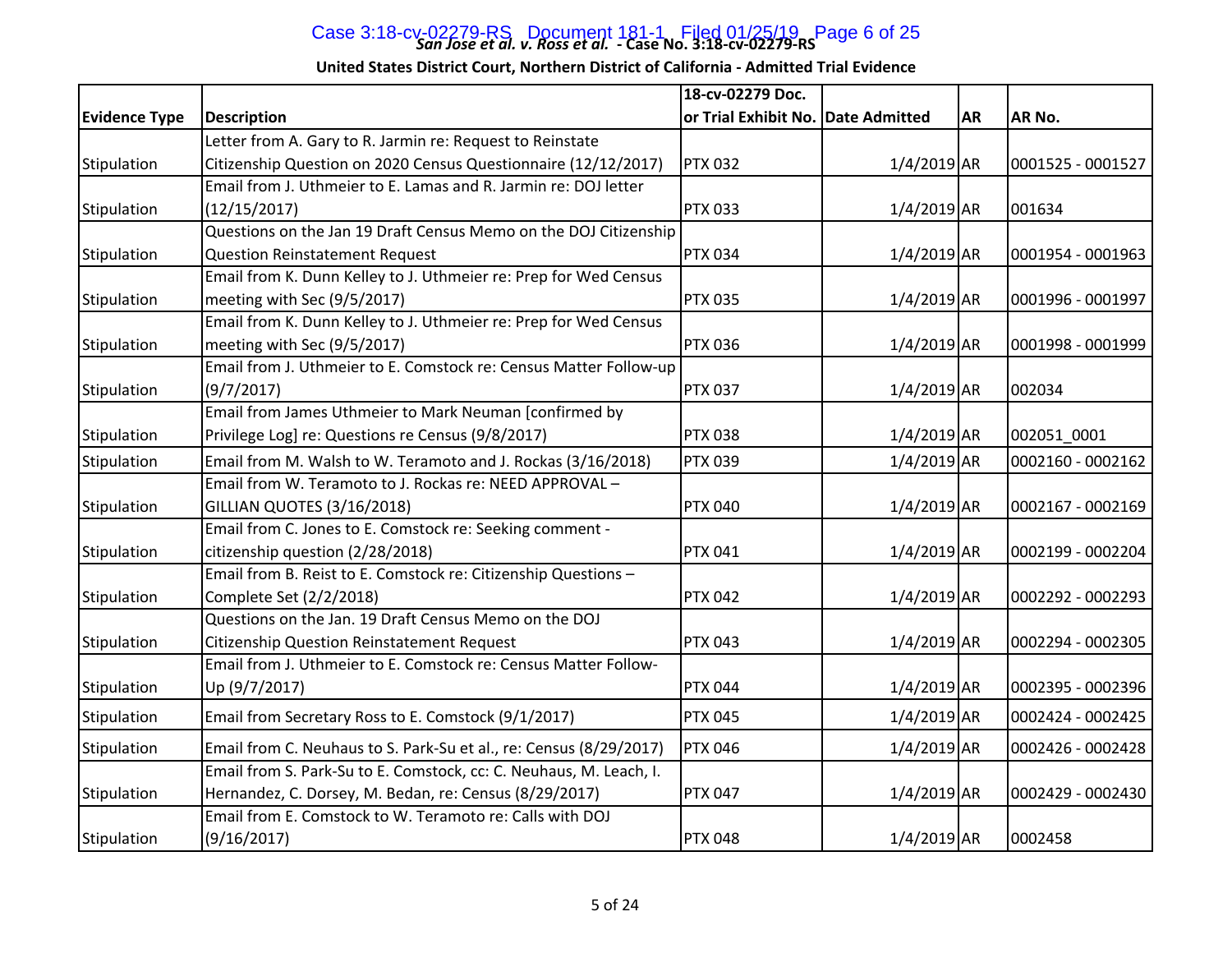## *San Jose et al. v. Ross et al.* **- Case No. 3:18-cv-02279-RS** Case 3:18-cv-02279-RS Document 181-1 Filed 01/25/19 Page 7 of 25

|                      |                                                                              | 18-cv-02279 Doc.                   |               |           |                   |
|----------------------|------------------------------------------------------------------------------|------------------------------------|---------------|-----------|-------------------|
| <b>Evidence Type</b> | <b>Description</b>                                                           | or Trial Exhibit No. Date Admitted |               | <b>AR</b> | AR No.            |
|                      | Email from E. Comstock to P. Davidson, J. Uthmeier, cc: W.                   |                                    |               |           |                   |
| Stipulation          | Teramoto, re: Census Matter Follow Up (9/7/2017)                             | <b>PTX 049</b>                     | 1/4/2019 AR   |           | 0002459 - 0002460 |
|                      | Email from E. Comstock to W. Teramoto re: Memo on Census                     |                                    |               |           |                   |
| Stipulation          | Question (8/16/2017)                                                         | <b>PTX 050</b>                     | 1/4/2019 AR   |           | 0002461           |
|                      | Email from E. Comstock to [REDACTED] re: Call today to discuss               |                                    |               |           |                   |
| Stipulation          | DoC Issues (5/4/2017)                                                        | <b>PTX 051</b>                     | 1/4/2019 AR   |           | 0002462           |
|                      |                                                                              |                                    |               |           |                   |
| Stipulation          | Email from P. Davidson to W. Ross, re: Letter from DOJ (10/8/2017)   PTX 052 |                                    | $1/4/2019$ AR |           | 0002482           |
|                      | Email from P. Davidson to B. Murnane re: John Gore from DOJ                  |                                    |               |           |                   |
| Stipulation          | called - his number is [redacted] (11/27/2017)                               | <b>PTX 053</b>                     | 1/4/2019 AR   |           | 0002496           |
|                      | Email between E. Comstock, W. Ross, and W. Teramoto re: ITA                  |                                    |               |           |                   |
| Stipulation          | Request for [Redacted] (9/1/2017)                                            | <b>PTX 054</b>                     | 1/4/2019 AR   |           | 0002519 - 0002520 |
|                      | Email from E. Comstock to W. Ross re: Your Question on the                   |                                    |               |           |                   |
| Stipulation          | Census (3/10/2017)                                                           | <b>PTX 055</b>                     | $1/4/2019$ AR |           | 0002521 - 0002523 |
| Stipulation          | Email from W. Ross to W. Teramoto re: Census (1/29/2018)                     | <b>PTX 056</b>                     | 1/4/2019 AR   |           | 0002525           |
| Stipulation          | Email from W. Ross to P. Davidson re: Census (9/19/2017)                     | <b>PTX 057</b>                     | 1/4/2019 AR   |           | 0002528           |
| Stipulation          | Email from B. Alexander to H. Geary (4/5/2017)                               | <b>PTX 058</b>                     | 1/4/2019 AR   |           | 0002561           |
| Stipulation          | Email between J. Gore and M. Leach, re: Call (9/13/2017)                     | <b>PTX 059</b>                     | 1/4/2019 AR   |           | 0002628 - 0002629 |
| Stipulation          | Email from Macie Leach to John Gore re: Call (9/13/2017)                     | <b>PTX 060</b>                     | 1/4/2019 AR   |           | 0002634 - 0002635 |
|                      | Emails between W. Teramoto, D. Cutrona, J. Gore re: Call                     |                                    |               |           |                   |
| Stipulation          | (9/18/2017)                                                                  | <b>PTX 061</b>                     | 1/4/2019 AR   |           | 0002636           |
| Stipulation          | Email from W. Teramoto to D. Cutrona re: Call (9/18/2017)                    | <b>PTX 062</b>                     | 1/4/2019 AR   |           | 0002637 - 0002638 |
|                      | Email from W. Teramoto to J. Gore and D. Cutrona re: Call                    |                                    |               |           |                   |
| Stipulation          | $(9/16/2017)$ [AR ]                                                          | <b>PTX 063</b>                     | 1/4/2019 AR   |           | 0002639 - 0002640 |
|                      | Email from J. Rockas to K. Manning re: Citizenship Question                  |                                    |               |           |                   |
| Stipulation          | (3/19/2018)                                                                  | <b>PTX 064</b>                     | 1/4/2019 AR   |           | 0002643 - 0002644 |
| Stipulation          | Email from J. Rockas to W. Teramoto (3/16/2018)                              | <b>PTX 065</b>                     | 1/4/2019 AR   |           | 0002646 - 0002649 |
| Stipulation          | Email from D. Cutrona to W. Teramoto re: Call (9/18/2017)                    | <b>PTX 067</b>                     | 1/4/2019 AR   |           | 0002651 - 0002652 |
| Stipulation          | Email from D. Cutrona to W. Teramoto re: Call (9/17/2017)                    | <b>PTX 068</b>                     | 1/4/2019 AR   |           | 0002653 - 0002654 |
|                      | Email between W. Teramoto and M. Leach, re: John Gore-DOJ                    |                                    |               |           |                   |
| Stipulation          | (9/15/2017)                                                                  | <b>PTX 069</b>                     | 1/4/2019 AR   |           | 0002659           |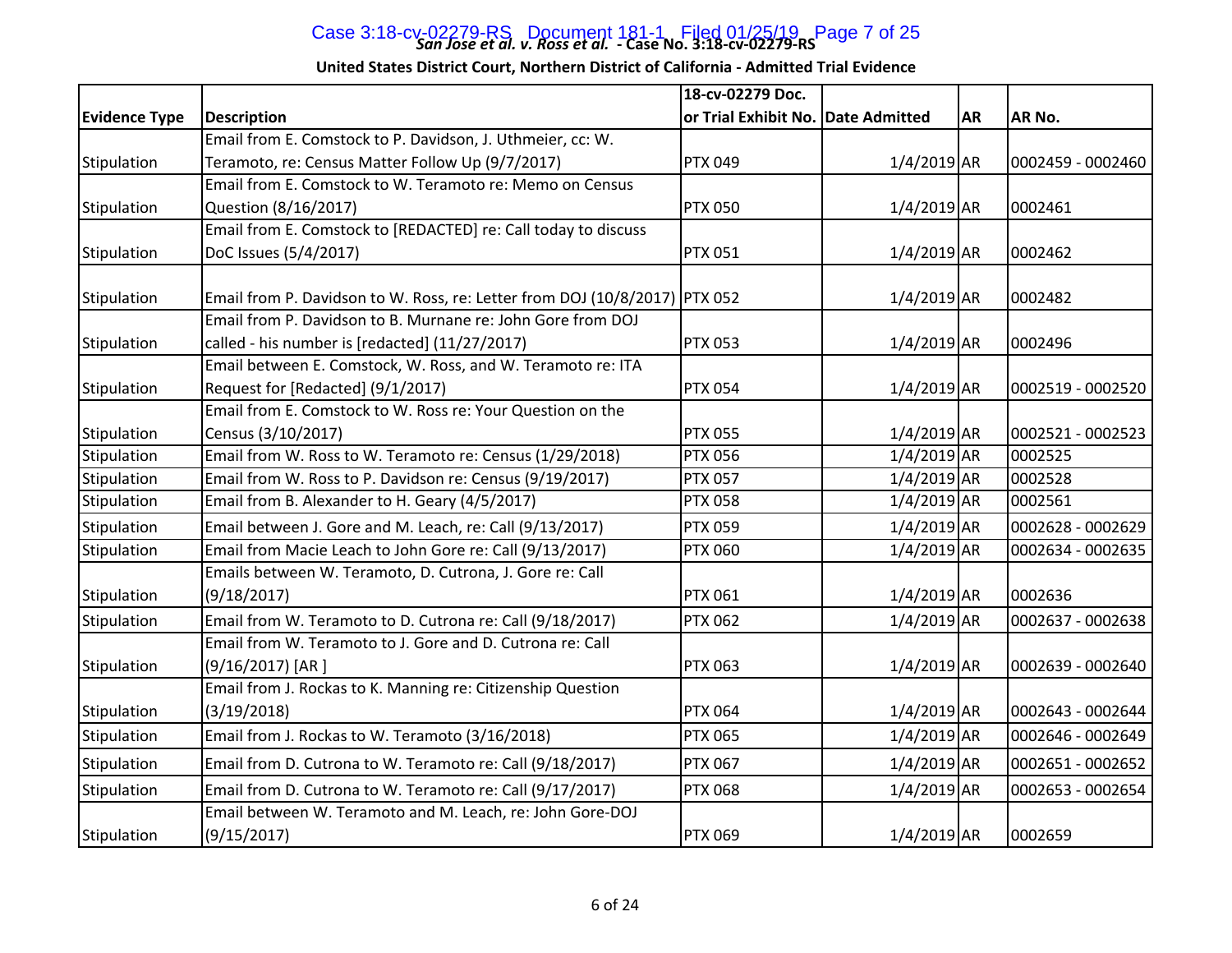## *San Jose et al. v. Ross et al.* **- Case No. 3:18-cv-02279-RS** Case 3:18-cv-02279-RS Document 181-1 Filed 01/25/19 Page 8 of 25

|                      |                                                                    | 18-cv-02279 Doc.                   |               |           |                   |
|----------------------|--------------------------------------------------------------------|------------------------------------|---------------|-----------|-------------------|
| <b>Evidence Type</b> | <b>Description</b>                                                 | or Trial Exhibit No. Date Admitted |               | <b>AR</b> | AR No.            |
| Stipulation          | 2016 Internet Breakoff Rates                                       | <b>PTX 070</b>                     | 1/4/2019 AR   |           | 0002737 - 0002741 |
| Stipulation          | Email from R. Jarmin to K. Kelley re: Question (2/14/2018)         | <b>PTX 071</b>                     | 1/4/2019 AR   |           | 0003274 - 0003276 |
|                      | Email from R. Jarmin to K. Kelley re: Request to Reinstate         |                                    |               |           |                   |
| Stipulation          | Citizenship Question on 2020 Census Questionnaire (12/22/2017)     | <b>PTX 072</b>                     | $1/4/2019$ AR |           | 0003289           |
|                      | Email from S. Buckner to R. Jarmin re: Urgent query from Science   |                                    |               |           |                   |
| Stipulation          | (1/2/2018)                                                         | <b>PTX 073</b>                     | 1/4/2019 AR   |           | 0003323 - 0003324 |
|                      | Email from E. Lamas to A. Willard re: Please call Karen            |                                    |               |           |                   |
| Stipulation          | (12/15/2017)                                                       | <b>PTX 074</b>                     | $1/4/2019$ AR |           | 0003347           |
| Stipulation          | Email from J. Abowd to R. Jarmin re: DOJ Letter (12/15/2017)       | <b>PTX 075</b>                     | $1/4/2019$ AR |           | 0003354 - 0003355 |
| Stipulation          | Email from R. Jarmin to K. Kelley re: DOJ (2/6/2018)               | <b>PTX 076</b>                     | 1/4/2019 AR   |           | 0003460           |
|                      | Email from E. Lamas to K. Kelley re: Two questions from Molly      |                                    |               |           |                   |
| Stipulation          | McCarthy on Citizenship as a topic (10/11/2017)                    | <b>PTX 077</b>                     | $1/4/2019$ AR |           | 0003470 - 0003471 |
|                      | Email from S. Park-Su to M. Walsh and B. Lenihan re: FW: MOU       |                                    |               |           |                   |
| Stipulation          | Update (3/6/2018)                                                  | <b>PTX 078</b>                     | 1/4/2019 AR   |           | 0003588           |
|                      | Email from E. Comstock to K. Kelley, M. Walsh, and J. Rockas re:   |                                    |               |           |                   |
|                      | Potential House CJS Minority Questions for Tomorrow's Hearing      |                                    |               |           |                   |
| Stipulation          | (3/20/2018)                                                        | <b>PTX 079</b>                     | 1/4/2019 AR   |           | 0003597           |
|                      | Email from D. Langdon to E. Comstock re: 2020 Census Topics        |                                    |               |           |                   |
| Stipulation          | (3/10/2017)                                                        | <b>PTX 080</b>                     | 1/4/2019 AR   |           | 0003685           |
|                      | Email from D. Langdon to E. Comstock and E. Herbst re: 2020 topics |                                    |               |           |                   |
| Stipulation          | briefing (3/15/2017)                                               | <b>PTX 081</b>                     | 1/4/2019 AR   |           | 0003686           |
| Stipulation          | Email from B. Alexander to E. Comstock (4/20/2017)                 | <b>PTX 082</b>                     | $1/4/2019$ AR |           | 0003694           |
|                      | Email from E. Comstock to W. Ross re: "FW: Census Testimony for    |                                    |               |           |                   |
| Stipulation          | Wed. May 3 House CJS Hearing" (5/1/2017)                           | <b>PTX 083</b>                     | $1/4/2019$ AR |           | 0003695 - 0003697 |
| Stipulation          | Email from W. Ross to W. Teramoto re: Census (5/2/2017)            | <b>PTX 084</b>                     | $1/4/2019$ AR |           | 0003699 - 0003700 |
| Stipulation          | Email from E. Comstock to E. Branstad re: DOJ contact (5/4/2017)   | <b>PTX 085</b>                     | $1/4/2019$ AR |           | 0003701           |
|                      | Email from D. Langdon to L. Blumerman, "Fwd: Requested             |                                    |               |           |                   |
| Stipulation          | Information - Legal Review All Residents" (5/24/2017)              | <b>PTX 086</b>                     | $1/4/2019$ AR |           | 0003702 - 0003704 |
|                      | Calendar Invite from J. Uthmeier to E. Comstock for meet with      |                                    |               |           |                   |
| Stipulation          | James re: Census Citizenship (6/27/2017)                           | <b>PTX 087</b>                     | $1/4/2019$ AR |           | 0003705           |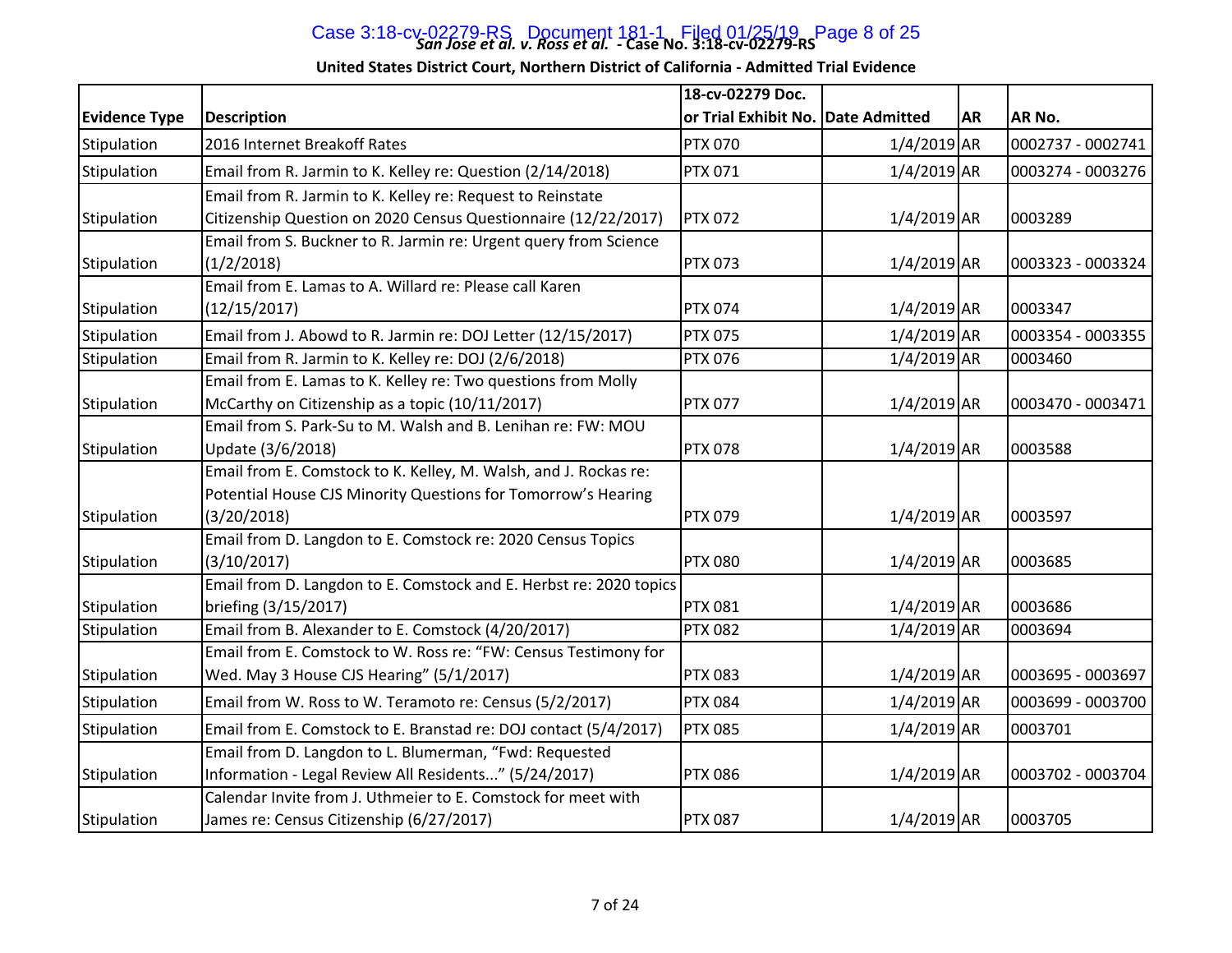## *San Jose et al. v. Ross et al.* **- Case No. 3:18-cv-02279-RS** Case 3:18-cv-02279-RS Document 181-1 Filed 01/25/19 Page 9 of 25

|                      |                                                                      | 18-cv-02279 Doc.                   |               |           |                   |
|----------------------|----------------------------------------------------------------------|------------------------------------|---------------|-----------|-------------------|
| <b>Evidence Type</b> | <b>Description</b>                                                   | or Trial Exhibit No. Date Admitted |               | <b>AR</b> | AR No.            |
|                      | Email from A.M. Neuman to E. Comstock re: Census Question            |                                    |               |           |                   |
| Stipulation          | (4/14/2017)                                                          | <b>PTX 088</b>                     | $1/4/2019$ AR |           | 0003709           |
| Stipulation          | Email between E. Comstock and W. Ross re: Census (5/2/2017)          | <b>PTX 089</b>                     | $1/4/2019$ AR |           | 0003710           |
| Stipulation          | Draft Response Template re: Citizenship Question                     | <b>PTX 090</b>                     | 1/4/2019 AR   |           | 0003870 - 0003871 |
|                      | Memo from W. Ross to K. D. Kelley re: Reinstatement of a             |                                    |               |           |                   |
|                      | Citizenship Question on the 2020 Decennial Census Questionnaire      |                                    |               |           |                   |
| Stipulation          | (3/26/2018)                                                          | <b>PTX 091</b>                     | $1/4/2019$ AR |           | 0003893 - 0003900 |
|                      | Email from K. Kelley to R. Jarmin re: re: Need DOC Guidance--        |                                    |               |           |                   |
| Stipulation          | Race/Ethnicity Questions and Citizenship (1/24/2018)                 | <b>PTX 092</b>                     | 1/4/2019 AR   |           | 0003978 - 0003980 |
|                      | Email from Quinley to Kelly, et al. RE: Agenda for January 11        |                                    |               |           |                   |
| Stipulation          | Steering Committee (1/10/18)                                         | <b>PTX 093</b>                     | $1/4/2019$ AR |           | 0003981           |
|                      | Agenda for Steering Committee meeting, January 11, 2018, 11:45       |                                    |               |           |                   |
| Stipulation          | AM to 12:45 AM                                                       | <b>PTX 094</b>                     | $1/4/2019$ AR |           | 0003982           |
|                      | Email from W. Teramoto to E. Comstock re: Memo on Census             |                                    |               |           |                   |
| Stipulation          | Question (8/16/2017)                                                 | <b>PTX 095</b>                     | $1/4/2019$ AR |           | 0003983           |
|                      | Email from W ilbur Ross to Earl Comstock re: Census Matter           |                                    |               |           |                   |
| Stipulation          | (8/10/2017)                                                          | <b>PTX 096</b>                     | 1/4/2019 AR   |           | 0003984           |
|                      | Email from E. Comstock to W. Ross, cc: W. Teramoto, re: ITA          |                                    |               |           |                   |
| Stipulation          | Request for [redacted] (9/1/2017)                                    | <b>PTX 097</b>                     | 1/4/2019 AR   |           | 0004002 - 0004003 |
| Stipulation          | Email from E. Comstock to W. Ross (8/8/2017)                         | <b>PTX 098</b>                     | 1/4/2019 AR   |           | 0004004           |
|                      | PowerPoint Presentation (with notes) titled, "Submission of the      |                                    |               |           |                   |
|                      | 2020 Census and American Community Survey Questions to               |                                    |               |           |                   |
| Stipulation          | Congress" (Feb. 2018)                                                | <b>PTX 099</b>                     | 1/4/2019 AR   |           | 0004802 - 0004826 |
| Stipulation          | Hearing Prep: Tribal Qs&As for February 14, 2018                     | <b>PTX 100</b>                     | 1/4/2019 AR   |           | 0004863 - 0004877 |
|                      | Memo from J. Abowd to R. Jarmin re: Summary of Quality/ Cost of      |                                    |               |           |                   |
|                      | Alternatives for Meeting Department of Justice Request for           |                                    |               |           |                   |
| Stipulation          | Citizenship Data (1/3/2018)                                          | <b>PTX 101</b>                     | $1/4/2019$ AR |           | 0005473 - 0005475 |
|                      | Email from R. Jarmin to A. Gary re: Request to Reinstate Citizenship |                                    |               |           |                   |
| Stipulation          | Question on 2020 Census Questionnaire (1/3/2018)                     | <b>PTX 102</b>                     | $1/4/2019$ AR |           | 0005489 - 0005491 |
|                      | Alternative Sources of Citizenship Data for the 2020 Census          |                                    |               |           |                   |
| Stipulation          | (12/22/2017)                                                         | <b>PTX 103</b>                     | $1/4/2019$ AR |           | 0005500 - 0005511 |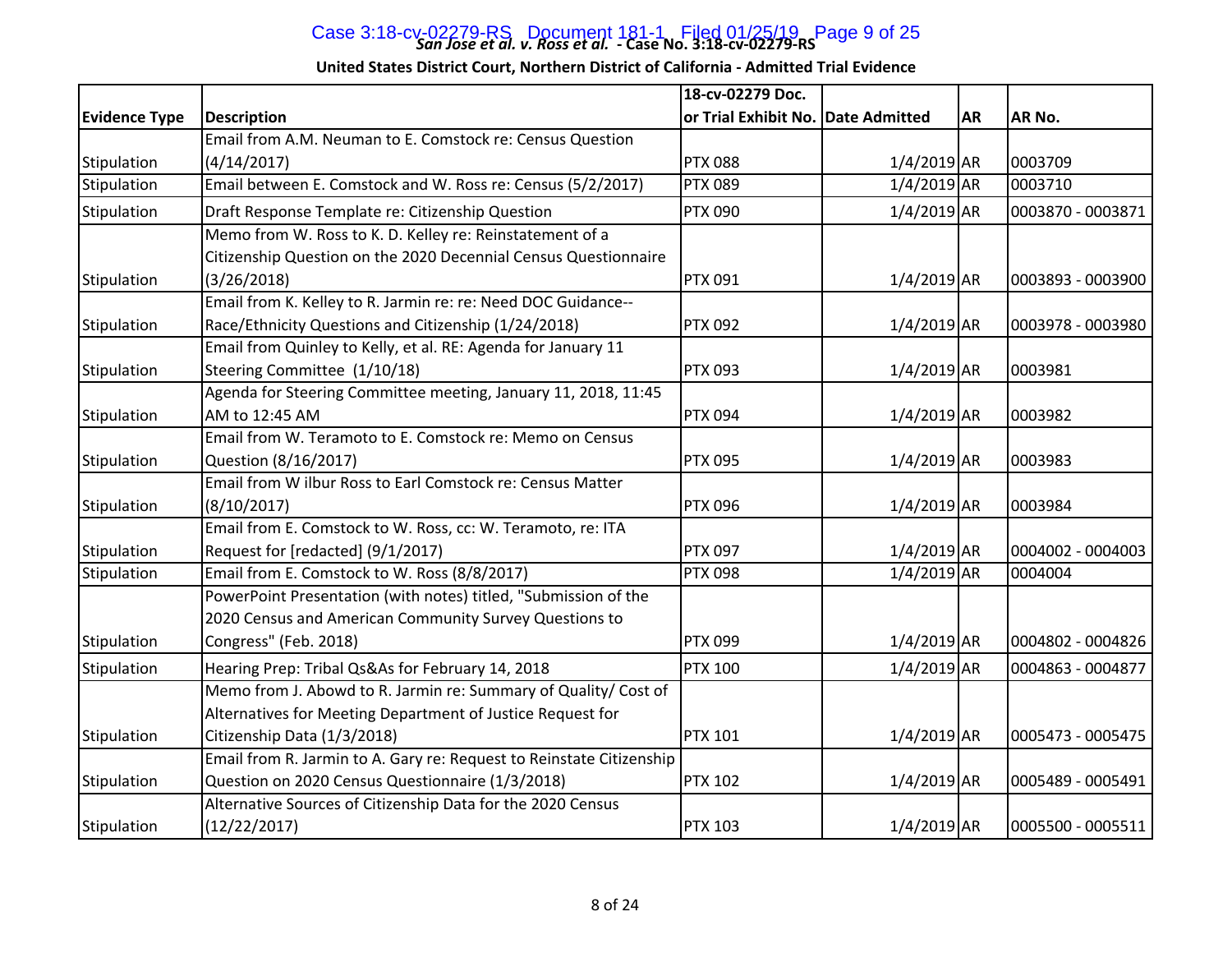## *San Jose et al. v. Ross et al.* **- Case No. 3:18-cv-02279-RS** Case 3:18-cv-02279-RS Document 181-1 Filed 01/25/19 Page 10 of 25

|                      |                                                                             | 18-cv-02279 Doc.                   |               |           |                   |
|----------------------|-----------------------------------------------------------------------------|------------------------------------|---------------|-----------|-------------------|
| <b>Evidence Type</b> | Description                                                                 | or Trial Exhibit No. Date Admitted |               | <b>AR</b> | AR No.            |
|                      | Memo from S. Ewert to K. Humes re: Citizenship and survey                   |                                    |               |           |                   |
| Stipulation          | response rates (2/7/2017)                                                   | <b>PTX 104</b>                     | 1/4/2019 AR   |           | 0005596 - 0005604 |
|                      |                                                                             |                                    |               |           |                   |
| Stipulation          | Email from K. Prewitt to J. Abowd re census citizenship (2/25/2018) PTX 105 |                                    | $1/4/2019$ AR |           | 0006156 - 0006158 |
| Stipulation          | Email from M. Hansen to S. Jost re: Census 2020 (2/6/2018)                  | <b>PTX 106</b>                     | 1/4/2019 AR   |           | 0006236 - 0006238 |
|                      | Email from J. David Brown to J. Eltinge, et al. re: Methodological          |                                    |               |           |                   |
| Stipulation          | text and selected references (1/3/2018)                                     | <b>PTX 107</b>                     | 1/4/2019 AR   |           | 0006575 - 0006595 |
|                      | Email from M. Heggeness to J. Abowd re: Internal Meeting Re: DOJ            |                                    |               |           |                   |
| Stipulation          | Letter Response (1/2/2018)                                                  | <b>PTX 108</b>                     | 1/4/2019 AR   |           | 0006623 - 0006624 |
|                      | Email from P. Beatty to J. Abowd re: Trump Justice Department               |                                    |               |           |                   |
| Stipulation          | Pushed for Citizenship Question on Census (1/2/2018)                        | <b>PTX 109</b>                     | $1/4/2019$ AR |           | 0006629 - 0006633 |
|                      | Email from R. Jarmin to A. Fontenot, J. Abowd re: Request to                |                                    |               |           |                   |
|                      | Reinstate Citizenship Question on 2020 Census Questionnaire                 |                                    |               |           |                   |
| Stipulation          | (12/22/2017)                                                                | <b>PTX 110</b>                     | 1/4/2019 AR   |           | 0006659           |
|                      | Letter from Arthur Gary to Defendant Jarmin, Re: Request to                 |                                    |               |           |                   |
|                      | Reinstate Citizenship Question on 2020 Census Questionnaire                 |                                    |               |           |                   |
| Stipulation          | (12/12/2017)                                                                | <b>PTX 111</b>                     | 1/4/2019 AR   |           | 0007729 - 0007731 |
|                      | Email from J. Abowd to J. Whitehorne re: Citizenship on the ACS             |                                    |               |           |                   |
| Stipulation          | (12/18/2017)                                                                | <b>PTX 112</b>                     | $1/4/2019$ AR |           | 0008239 - 0008240 |
| Stipulation          | 2020 Census: Adding Content to the Questionnaire                            | <b>PTX 113</b>                     | 1/4/2019 AR   |           | 0008291           |
| Stipulation          | Email from R. Jarmin to C. Jones re: Question (2/14/2018)                   | <b>PTX 114</b>                     | 1/4/2019 AR   |           | 0008325 - 0008328 |
|                      | Email from R. Jarmin to A. Fontenot re: Citizenship question                |                                    |               |           |                   |
| Stipulation          | (1/18/2018)                                                                 | <b>PTX 115</b>                     | $1/4/2019$ AR |           | 0008345           |
|                      | Email from J. Thompson to R. Jarmin re: Letter to Secretary Ross            |                                    |               |           |                   |
| Stipulation          | (1/29/2018)                                                                 | <b>PTX 116</b>                     | 1/4/2019 AR   |           | 0008554           |
|                      | Letter from former Census Directors Barabba, Riche, Prewitt,                |                                    |               |           |                   |
| Stipulation          | Murdock, Groves, and Thompson to Secretary Ross (1/26/2018)                 | <b>PTX 117</b>                     | $1/4/2019$ AR |           | 0008555 - 0008556 |
|                      | Email from E. Lamas to S. Buckner re: DOC Clearance Update                  |                                    |               |           |                   |
| Stipulation          | (1/24/2018)                                                                 | <b>PTX 118</b>                     | $1/4/2019$ AR |           | 0008558 - 0008560 |
| Stipulation          | Email from S. Buckner to R. Jarmin (1/4/2018)                               | <b>PTX 119</b>                     | 1/4/2019 AR   |           | 0008630 - 0008631 |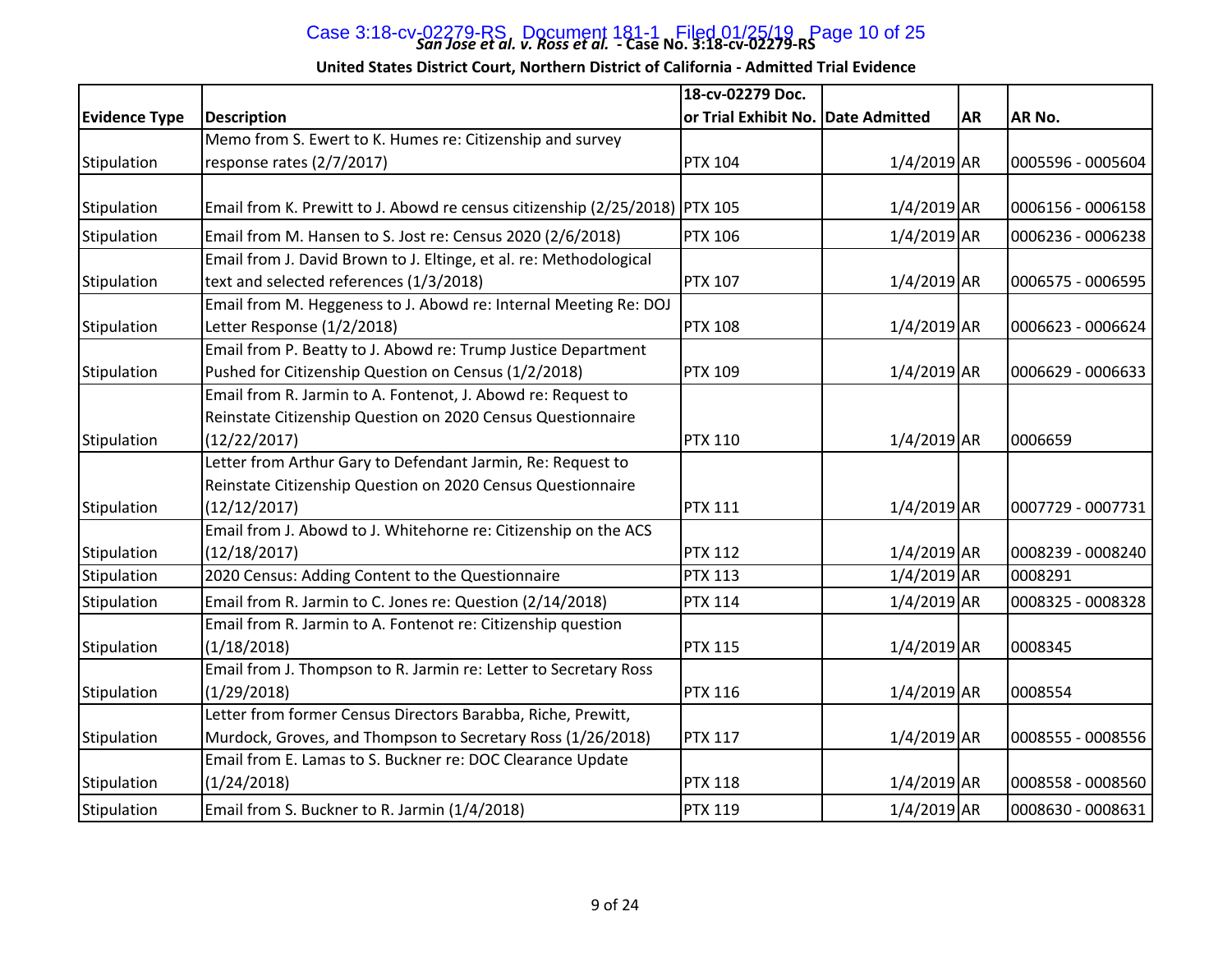## *San Jose et al. v. Ross et al.* **- Case No. 3:18-cv-02279-RS** Case 3:18-cv-02279-RS Document 181-1 Filed 01/25/19 Page 11 of 25

|                      |                                                                   | 18-cv-02279 Doc.                   |               |           |                   |
|----------------------|-------------------------------------------------------------------|------------------------------------|---------------|-----------|-------------------|
| <b>Evidence Type</b> | <b>Description</b>                                                | or Trial Exhibit No. Date Admitted |               | <b>AR</b> | AR No.            |
|                      | Email from J. Abowd to S. Garfinkel re: 2018-03-08 Challenges and |                                    |               |           |                   |
|                      | Experiences Adapting Differentially Private Mechanisms to the     |                                    |               |           |                   |
| Stipulation          | 2020 Census (3/5/2018)                                            | <b>PTX 120</b>                     | $1/4/2019$ AR |           | 0008911           |
|                      | Garfinkel Presentation- "Challenges and Experiences Adapting      |                                    |               |           |                   |
| Stipulation          | Differentially Private Mechanisms to the 2020 Census"             | <b>PTX 121</b>                     | $1/4/2019$ AR |           | 0008912 - 0008953 |
|                      | Email from J. Abowd to B. Reist et al. re: FINAL VERSION ATTACHED |                                    |               |           |                   |
| Stipulation          | (1/4/2018)                                                        | <b>PTX 122</b>                     | $1/4/2019$ AR |           | 0009008 - 0009012 |
|                      | Email from J. Abowd to J. Brown et al. re: DOJ Letter Follow-up   |                                    |               |           |                   |
| Stipulation          | (12/19/2017)                                                      | <b>PTX 123</b>                     | $1/4/2019$ AR |           | 0009068           |
|                      | Email from C. Jones to S. Park-Su re: Draft Response to Question  |                                    |               |           |                   |
| Stipulation          | (2/24/2018)                                                       | <b>PTX 124</b>                     | 1/4/2019 AR   |           | 0009190 - 0009191 |
| Stipulation          | Email from K. Hancher to R. Jarmin re: DOJ Meeting (2/15/2018)    | <b>PTX 125</b>                     | 1/4/2019 AR   |           | 0009193           |
|                      | Email from J. Abowd to K. Evans re: Is this the memo you referred |                                    |               |           |                   |
| Stipulation          | to on the call? (3/5/2018)                                        | <b>PTX 126</b>                     | $1/4/2019$ AR |           | 0009345 - 0009346 |
| Stipulation          | Email from R. Jarmin to M. Berning re: SSA (2/13/2018)            | <b>PTX 127</b>                     | 1/4/2019 AR   |           | 0009444           |
|                      | Email from J. Treat to R. Jarmin re: Notes from the meeting with  |                                    |               |           |                   |
| Stipulation          | the Secretary (2/13/2018)                                         | <b>PTX 128</b>                     | 1/4/2019 AR   |           | 0009450           |
| Stipulation          | Email from [Redacted] to R. Jarmin re: Items (1/2/2018)           | <b>PTX 129</b>                     | 1/4/2019 AR   |           | 0009679           |
| Stipulation          | 2016 Breakoff data                                                | <b>PTX 130</b>                     | 1/4/2019 AR   |           | 0009692 - 0009696 |
|                      | Email from R. Jarmin to K. Kelley re: Need DOC Guidance--         |                                    |               |           |                   |
| Stipulation          | Race/Ethnicity Questions and Citizenship (1/24/2018)              | <b>PTX 131</b>                     | $1/4/2019$ AR |           | 0009739           |
| Stipulation          | Email to K. Kelley re: Items to cover w/ Izzy (9/5/2017)          | <b>PTX 132</b>                     | 1/4/2019 AR   |           | 0009799 - 0009800 |
|                      | Memo from J. Abowd to W. Ross re: Preliminary analysis of         |                                    |               |           |                   |
| Stipulation          | Alternative D (Combined Alternatives B and C) (3/1/2018)          | <b>PTX 133</b>                     | 1/4/2019 AR   |           | 0009812 - 0009833 |
|                      | Memo from E. Comstock to W. Ross re: Census Discussions with      |                                    |               |           |                   |
| Stipulation          | DoJ (9/8/2017)                                                    | <b>PTX 134</b>                     | $1/4/2019$ AR |           | 0009834           |
| Stipulation          | 2020 Census: Adding Content to the Questionnaire                  | <b>PTX 135</b>                     | 1/4/2019 AR   |           | 0009865           |
| Stipulation          | 2017 Break-off analysis                                           | <b>PTX 136</b>                     | 1/4/2019 AR   |           | 0010382 - 0010384 |
|                      | Memorandum from Center for Survey Measurement (CSM) to            |                                    |               |           |                   |
|                      | Associate Directorate for Research and Methodology re:            |                                    |               |           |                   |
| Stipulation          | Respondent Confidentiality Concerns (9/20/2017) (redacted)        | <b>PTX 137</b>                     | 1/4/2019 AR   |           | 0010386 - 0010393 |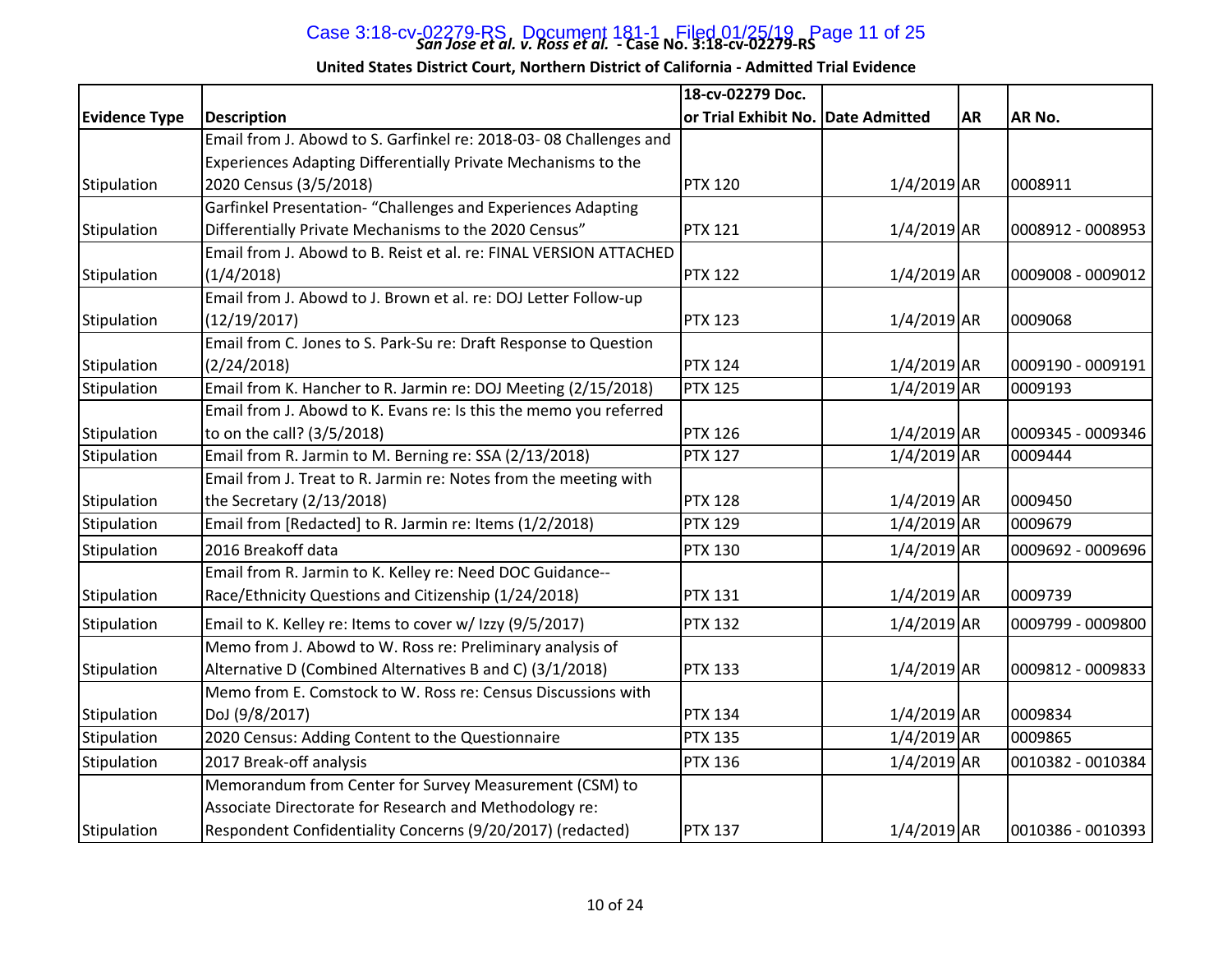## *San Jose et al. v. Ross et al.* **- Case No. 3:18-cv-02279-RS** Case 3:18-cv-02279-RS Document 181-1 Filed 01/25/19 Page 12 of 25

|                      |                                                                  | 18-cv-02279 Doc.                   |               |           |                   |
|----------------------|------------------------------------------------------------------|------------------------------------|---------------|-----------|-------------------|
| <b>Evidence Type</b> | <b>Description</b>                                               | or Trial Exhibit No. Date Admitted |               | <b>AR</b> | AR No.            |
|                      | American Community Survey (ACS) Response Rate by Mode (CAPI      |                                    |               |           |                   |
| Stipulation          | Data Tables)                                                     | <b>PTX 138</b>                     | 1/4/2019 AR   |           | 0010408 - 0010413 |
| Stipulation          | Draft Memo - 2018. Executive Summary                             | <b>PTX 139</b>                     | $1/4/2019$ AR |           | 0010499 - 0010508 |
| Stipulation          | Draft Memo - 2018. Executive Summary                             | <b>PTX 140</b>                     | $1/4/2019$ AR |           | 0010509 - 0010519 |
|                      | Questions on the Jan 19 Draft Census Memo on the DOJ Citizenship |                                    |               |           |                   |
| Stipulation          | <b>Question Reinstatement Request</b>                            | <b>PTX 141</b>                     | $1/4/2019$ AR |           | 0010895 - 0010902 |
|                      | Memo from S. Ewert to K. Humes re: Citizenship and survey        |                                    |               |           |                   |
| Stipulation          | response rates (2/7/2017)                                        | <b>PTX 142</b>                     | 1/4/2019 AR   |           | 0010913 - 0010921 |
| Stipulation          | Spreadsheet re: Question Assignments                             | <b>PTX 143</b>                     | 1/4/2019 AR   |           | 0010950           |
|                      | Email from P. Davidson to W. Ross, re: Census Questions          |                                    |               |           |                   |
| Stipulation          | (11/28/2017)                                                     | <b>PTX 144</b>                     | 1/4/2019 AR   |           | 0011193           |
|                      | Email from B. Page to R. Jarmin re: Census Question Request      |                                    |               |           |                   |
| Stipulation          | (12/20/2017)                                                     | <b>PTX 145</b>                     | 1/4/2019 AR   |           | 0011194 - 0011196 |
|                      | Email from J. Uthmeier to M. Neuman [confirmed by Privilege Log] |                                    |               |           |                   |
| Stipulation          | re: Questions re Census (9/13/2017)                              | <b>PTX 146</b>                     | $1/4/2019$ AR |           | 0011329 - 0011330 |
|                      | Email to W. Ross and W. Teramoto from E. Comstock re: Memo on    |                                    |               |           |                   |
| Stipulation          | Census Question (8/11/2017)                                      | <b>PTX 147</b>                     | $1/4/2019$ AR |           | 0011362           |
|                      | Memo from M. Berning et al., to J. Abowd re: Alternative Sources |                                    |               |           |                   |
| Stipulation          | of Citizenship Data for the 2020 Census (12/22/2017)             | <b>PTX 148</b>                     | $1/4/2019$ AR |           | 0011634 - 0011645 |
|                      | Email from K. Dunn Kelley to A. Willard re: Notes from drive     |                                    |               |           |                   |
| Stipulation          | (10/9/2017)                                                      | <b>PTX 149</b>                     | $1/4/2019$ AR |           | 0012464           |
| Stipulation          | Email chain between Ross and Dunn Kelley (1/16/2018)             | <b>PTX 150</b>                     | 1/4/2019 AR   |           | 0012479           |
| Stipulation          | Email chain between Langdon and census employees (5/24/2017)     | <b>PTX 151</b>                     | $1/4/2019$ AR |           | 0012541 - 0012542 |
| Stipulation          | 2017 Breakoff Rates by Race Group                                | <b>PTX 152</b>                     | $1/4/2019$ AR |           | 0012757 - 0012762 |
|                      | 2020 CBAMS Focus Groups Audience Summary Report [0013025 -       |                                    |               |           |                   |
| Trial Exhibit        | 00130551                                                         | <b>PTX 153</b>                     | 1/7/2019      |           |                   |
|                      | Email from Secretary Ross to W. Teramoto dated 9/19/2017,        |                                    |               |           |                   |
|                      | forwarding 9/8/2017 memo from Comstock to Secretary Ross         |                                    |               |           |                   |
| Stipulation          | (unredacted) [COM DIS00016106]                                   | <b>PTX 154</b>                     | $1/4/2019$ AR |           |                   |
|                      | 2012-2016 ACS CAPI Response Rate by Tract Percentage of Housing  |                                    |               |           |                   |
| Stipulation          | Units with at least One Noncitizen [0010678DRB]                  | <b>PTX 156</b>                     | $1/4/2019$ AR |           |                   |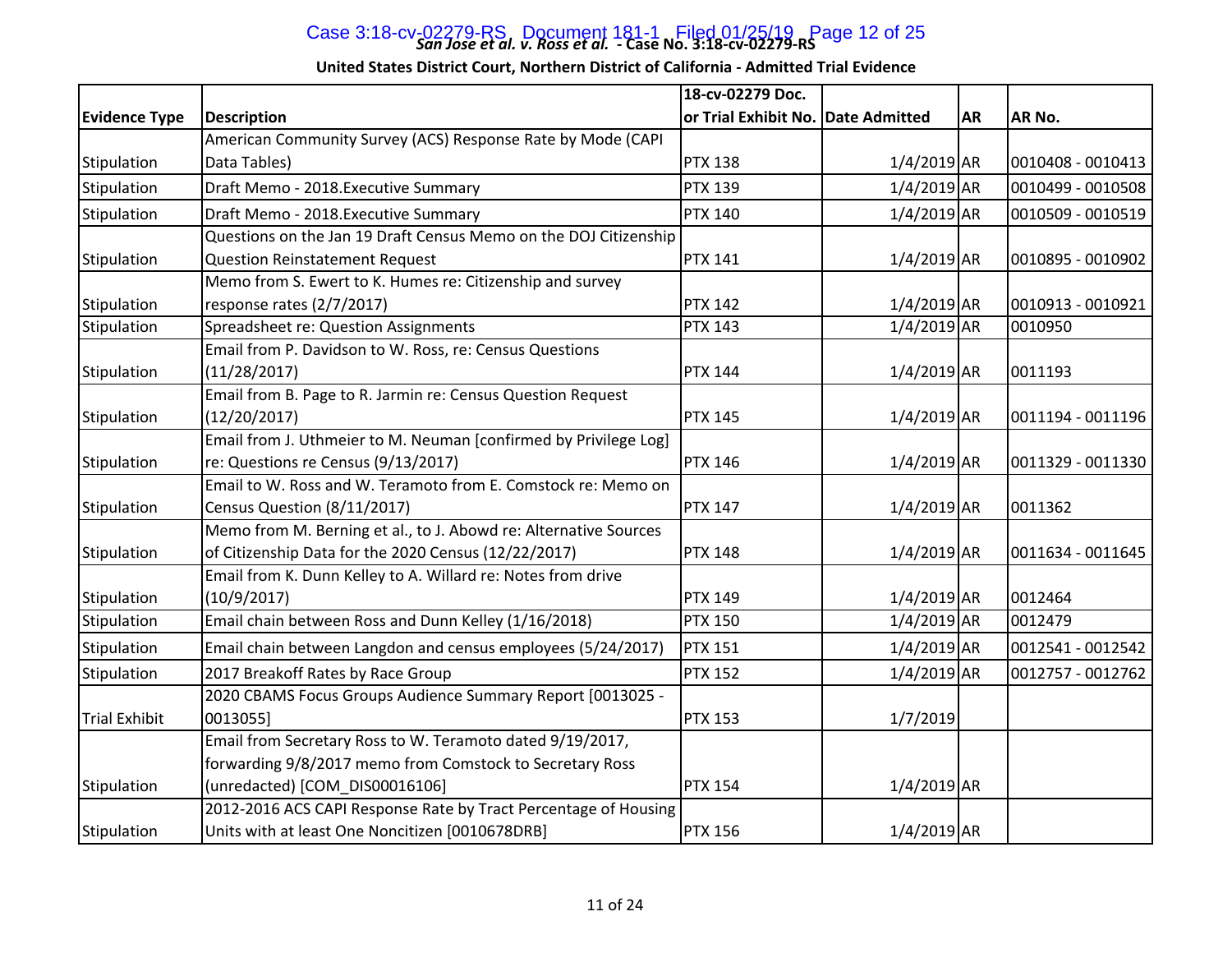## *San Jose et al. v. Ross et al.* **- Case No. 3:18-cv-02279-RS** Case 3:18-cv-02279-RS Document 181-1 Filed 01/25/19 Page 13 of 25

|                      |                                                                     | 18-cv-02279 Doc.                   |               |           |                 |
|----------------------|---------------------------------------------------------------------|------------------------------------|---------------|-----------|-----------------|
| <b>Evidence Type</b> | <b>Description</b>                                                  | or Trial Exhibit No. Date Admitted |               | <b>AR</b> | AR No.          |
|                      | Memorandum from Center for Survey Measurement to Associate          |                                    |               |           |                 |
|                      | Directorate for Research and Methodology re: Respondent             |                                    |               |           |                 |
| Stipulation          | Confidentiality Concerns (Sept. 20, 2017) [COM_DIS00002446]         | <b>PTX 157</b>                     | $1/4/2019$ AR |           |                 |
|                      | Respondent Confidentiality Concerns in Multilingual Pretesting      |                                    |               |           |                 |
|                      | Studies and Possible Effects on Response Rates and Data Quality     |                                    |               |           |                 |
| <b>Trial Exhibit</b> | for the 2020 Census                                                 | <b>PTX 158</b>                     | 1/7/2019      |           |                 |
|                      | Brown, David, et al., Understanding the Quality of Alternative      |                                    |               |           |                 |
| <b>Trial Exhibit</b> | Citizenship Data Sources for the 2020 Census (August 6, 2018)       | <b>PTX 160</b>                     | 1/7/2019      |           |                 |
|                      | 2020 Census Barriers, Attitudes and Motivators Study (CBAMS)        |                                    |               |           |                 |
| <b>Trial Exhibit</b> | High-Level Findings                                                 | <b>PTX 161</b>                     | 1/11/2019     |           |                 |
| <b>Trial Exhibit</b> | Veloff Email to Enrique Lumas re: With Cost Estimate                | <b>PTX 162</b>                     | 1/7/2019      |           |                 |
| <b>Trial Exhibit</b> | Proposed Content Test - Victoria Velkoff                            | <b>PTX 163</b>                     | 1/7/2019      |           |                 |
| Stipulation          | Letter from Goodlatte to Ross (2/27/2018)                           | <b>PTX 164</b>                     | $1/4/2019$ AR |           | 001164          |
| Stipulation          | Letter from Mateer to Jarmin (2/23/2018)                            | <b>PTX 165</b>                     | 1/4/2019 AR   |           | 001155 - 001157 |
| Stipulation          | Letter from Lawson to Ross (2/23/2018)                              | <b>PTX 166</b>                     | 1/4/2019 AR   |           | 001153          |
| Stipulation          | Letter from Warner to Ross (2/23/2018)                              | <b>PTX 167</b>                     | $1/4/2019$ AR |           | 001159          |
| Stipulation          | Letter from Marshall to Ross (2/23/2018)                            | <b>PTX 168</b>                     | 1/4/2019 AR   |           | 001161 - 001162 |
| Stipulation          | Letter from Hunter to Ross (3/13/2018)                              | <b>PTX 169</b>                     | 1/4/2019 AR   |           | 001210 - 001212 |
| Stipulation          | Letter from Cotton to Ross (2/27/2018)                              | <b>PTX 170</b>                     | 1/4/2019 AR   |           | 001178 - 001179 |
| Stipulation          | Letter from Kirsanow to Jarmin (3/15/2018)                          | <b>PTX 172</b>                     | 1/4/2019 AR   |           | 001217 - 001219 |
| Stipulation          | Letter from Kobach to Ross (2/12/2018) [COM_DIS00014132]            | <b>PTX 173</b>                     | 1/4/2019 AR   |           |                 |
| Stipulation          | Letter from King to Ross (2/16/2018)                                | <b>PTX 174</b>                     | 1/4/2019 AR   |           | 001129 - 001130 |
| Stipulation          | Report re "letters received" [COM_DIS00014138]                      | <b>PTX 175</b>                     | 1/4/2019 AR   |           |                 |
|                      | Email chain between W. Ross, B. Lenihan, J. Uthmeier, J. Rockas re: |                                    |               |           |                 |
|                      | SHORT FUSE: Fw: Census/immigration status story (Deadline: Today    |                                    |               |           |                 |
| Stipulation          | 2:45pm) (12/29/2017) [COM_DIS00014335]                              | <b>PTX 176</b>                     | 1/4/2019 AR   |           |                 |
|                      | Email chain between W. Ross, B. Lenihan, J. Uthmeier, J. Rockas re: |                                    |               |           |                 |
|                      | SHORT FUSE: Fw: Census/immigration status story (Deadline: Today    |                                    |               |           |                 |
| Stipulation          | 2:45pm) (12/29/2017) [COM_DIS00014338]                              | <b>PTX 177</b>                     | 1/4/2019 AR   |           |                 |
|                      | Email chain between J. Uthmeier, S. Park-Su, E. Comstock, P.        |                                    |               |           |                 |
|                      | Davidson, W. Teramoto, re: Census Matter Follow-Up (9/11/2017)      |                                    |               |           |                 |
| Stipulation          | [COM DIS00014666]                                                   | <b>PTX 178</b>                     | $1/4/2019$ AR |           |                 |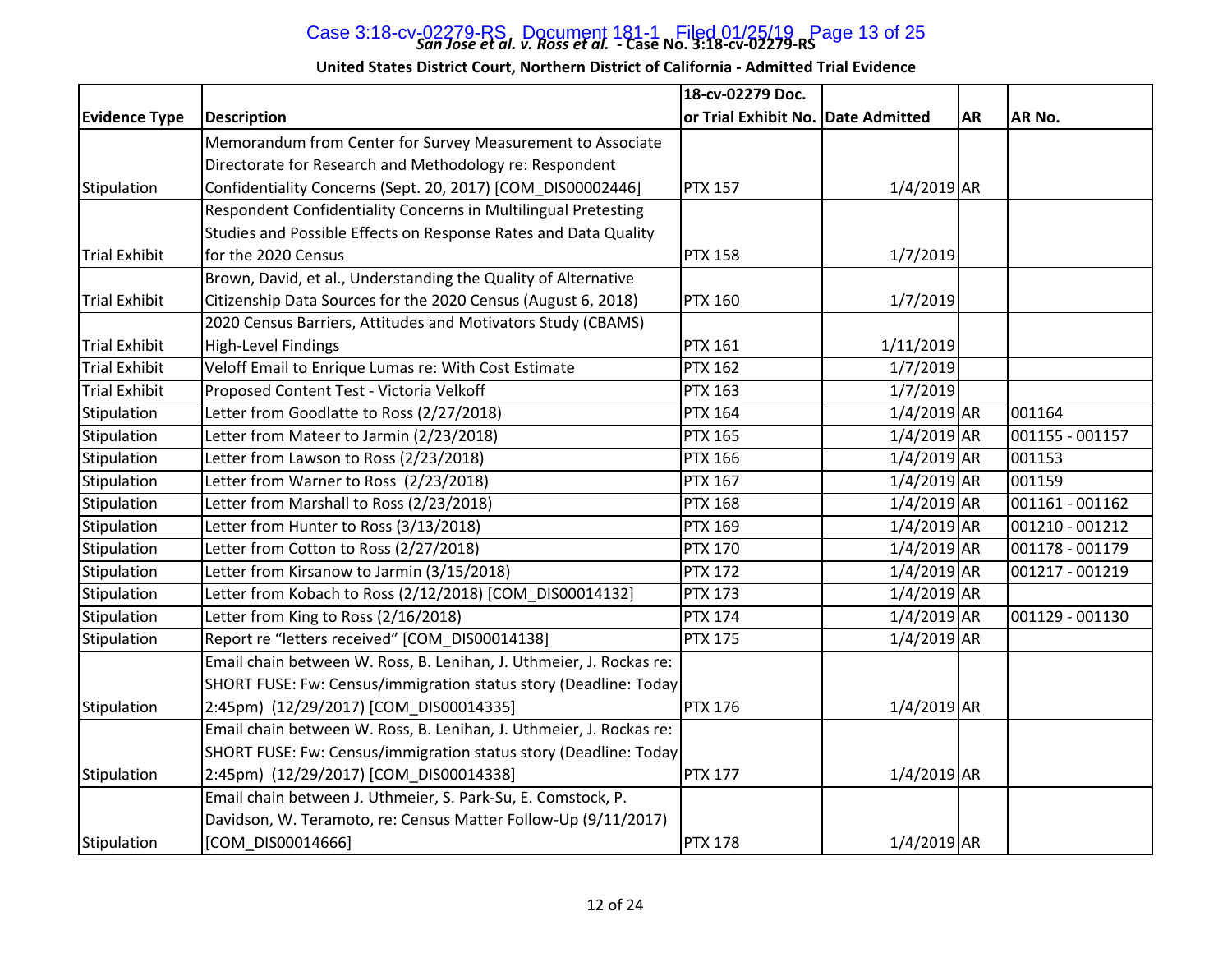## *San Jose et al. v. Ross et al.* **- Case No. 3:18-cv-02279-RS** Case 3:18-cv-02279-RS Document 181-1 Filed 01/25/19 Page 14 of 25

|                      |                                                                 | 18-cv-02279 Doc.                   |               |           |                   |
|----------------------|-----------------------------------------------------------------|------------------------------------|---------------|-----------|-------------------|
| <b>Evidence Type</b> | <b>Description</b>                                              | or Trial Exhibit No. Date Admitted |               | <b>AR</b> | AR No.            |
|                      | Email between W. Ross and W. Teramoto re: Census (5/2/2017)     |                                    |               |           |                   |
| Stipulation          | [COM_DIS00016118]                                               | <b>PTX 179</b>                     | 1/4/2019 AR   |           |                   |
|                      | Email chain between E. Herbst, M. Neuman, E. Comstock re: 17-   |                                    |               |           |                   |
| Stipulation          | 053169 (3/14/2017) [COM DIS00016561]                            | <b>PTX 180</b>                     | 1/4/2019 AR   |           |                   |
|                      | Email between E. Comstock and M. Neuman, re: Census Question    |                                    |               |           |                   |
| Stipulation          | (4/14/2017) [COM_DIS00018614]                                   | <b>PTX 181</b>                     | 1/4/2019 AR   |           |                   |
|                      | Email between E. Comstock and M. Neuman re: One of the          |                                    |               |           |                   |
|                      | Supreme Court cases that informs planning for 2020 Census       |                                    |               |           |                   |
| Stipulation          | (4/11/2017) [COM DIS00018615]                                   | <b>PTX 182</b>                     | 1/4/2019 AR   |           |                   |
|                      | Email between Teramoto, Kelley and Neuman re: IMPORTANT:        |                                    |               |           |                   |
| Stipulation          | From Oversight Hearing (10/13/2017) [COM_DIS00020557]           | <b>PTX 184</b>                     | 1/4/2019 AR   |           |                   |
|                      | Emails between A. Willard, S. Park-Su, K. Dunn Kelley re: Mark  |                                    |               |           |                   |
| Stipulation          | Neuman mtg req. (8/29/2017) [COM_DIS00020561]                   | <b>PTX 185</b>                     | 1/4/2019 AR   |           |                   |
| <b>Trial Exhibit</b> | American Community Survey Questionnaire 2017                    | <b>PTX 202</b>                     | 1/7/2019      |           |                   |
|                      | U.S. Census Bureau, U.S. Census Bureau Statistical Quality      |                                    |               |           |                   |
| <b>Trial Exhibit</b> | Standards (July 2013)                                           | <b>PTX 205</b>                     | 1/7/2019      |           |                   |
| Trial Exhibit        | Census Integrated Communications Plan                           | <b>PTX 210</b>                     | 1/7/2019      |           |                   |
|                      | Mule, T., 2010 Census Coverage Measurement Estimation Report:   |                                    |               |           |                   |
|                      | Summary of Estimates of Coverage for Persons in the United      |                                    |               |           |                   |
|                      | States, (DSSD 2010 CENSUS COVERAGE MEASUREMENT                  |                                    |               |           |                   |
| Stipulation          | MEMORANDUM SERIES #2010-G-01)                                   | <b>PTX 211</b>                     | 1/4/2019 AR   |           | 0011390 - 0011428 |
|                      | Proposed Content Test on Citizenship Question (Abowd Deposition |                                    |               |           |                   |
| Stipulation          | Exhibit)                                                        | <b>PTX 212</b>                     | 1/14/2019     |           |                   |
|                      | Memo from L. Blumerman to the Record re: Planned Development    |                                    |               |           |                   |
|                      | and Submission of Subjects Planned for the 2020 Census Program  |                                    |               |           |                   |
|                      | and Questions Planned for the 2020 Census Program (4/29/16)     |                                    |               |           |                   |
| Stipulation          |                                                                 | <b>PTX 214</b>                     | 1/14/2019     |           |                   |
| Stipulation          | Email from R. Jarmin to K. Kelley re: DOJ (12/19/2017)          | <b>PTX 227</b>                     | $1/4/2019$ AR |           | 0001357           |
| Stipulation          | Email from R. Jarmin to K. Kelley Re: Question (2/13/2018)      | <b>PTX 228</b>                     | $1/4/2019$ AR |           | 0004853 - 0004856 |
| Stipulation          | Email from Langdon to Comstock (5/24/2017)                      | <b>PTX 244</b>                     | $1/4/2019$ AR |           | 0012465           |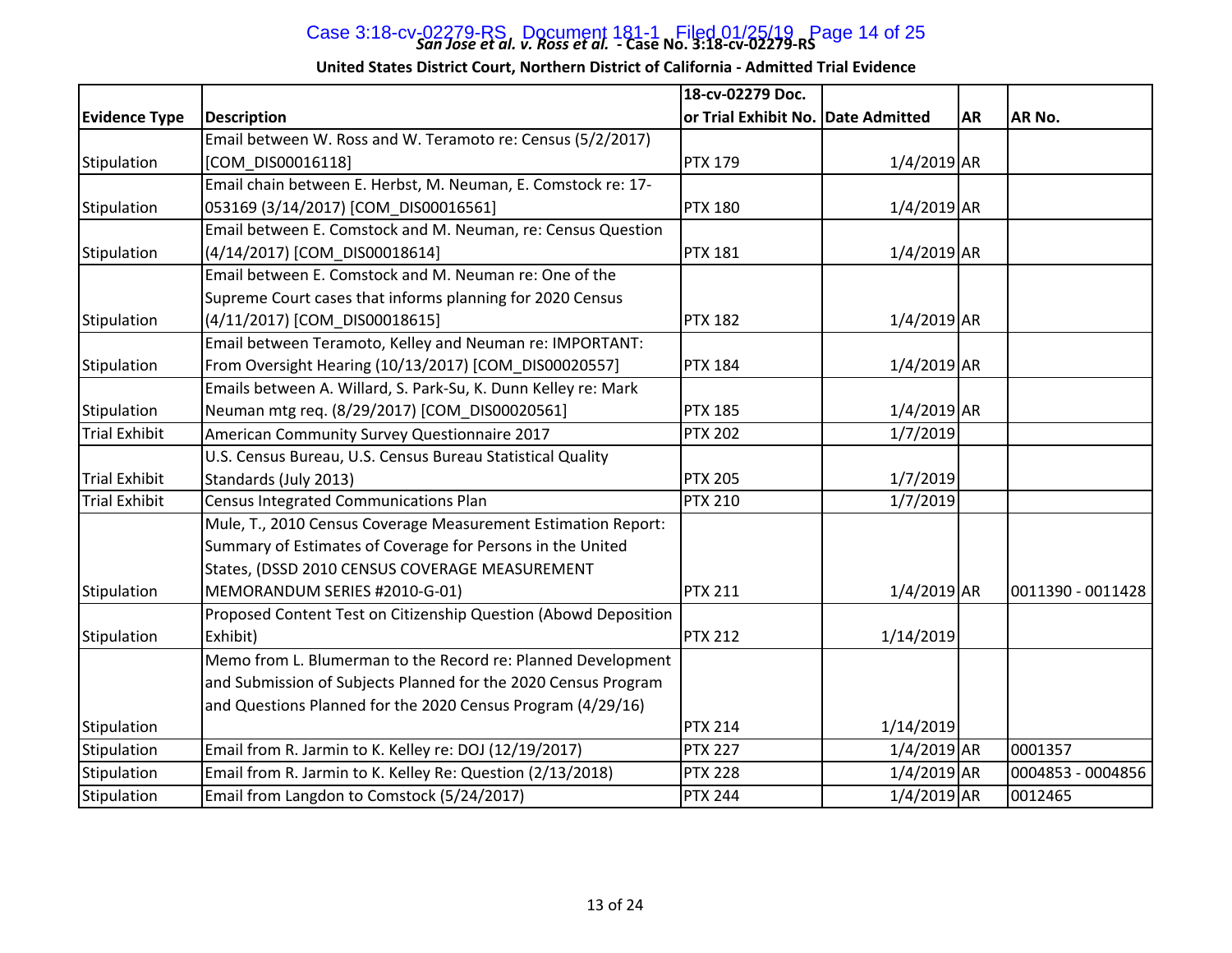## *San Jose et al. v. Ross et al.* **- Case No. 3:18-cv-02279-RS** Case 3:18-cv-02279-RS Document 181-1 Filed 01/25/19 Page 15 of 25

|                      |                                                                     | 18-cv-02279 Doc.                   |             |           |                 |
|----------------------|---------------------------------------------------------------------|------------------------------------|-------------|-----------|-----------------|
| <b>Evidence Type</b> | <b>Description</b>                                                  | or Trial Exhibit No. Date Admitted |             | <b>AR</b> | AR No.          |
|                      | Department of Justice's Guidance Concerning Redistricting Under     |                                    |             |           |                 |
|                      | Section 5 of the Voting Rights Act, 76 F.R. 27, 7649, 7471 (Feb. 9, |                                    |             |           |                 |
| <b>Trial Exhibit</b> | $2011$ ).                                                           | <b>PTX 247</b>                     | 1/14/2019   |           |                 |
|                      | U.S. Census Bureau News Release, "Census Bureau                     |                                    |             |           |                 |
|                      | Releases Estimates of Undercount and Overcount in the               |                                    |             |           |                 |
| <b>Trial Exhibit</b> | 2010 Census" (May 22, 2012)                                         | <b>PTX 248</b>                     | 1/14/2019   |           |                 |
|                      | U.S. Census Bureau, "Investigating the 2010 Undercount of Young     |                                    |             |           |                 |
|                      | Children - Analysis of Census Coverage Measurement Results" (Jan.   |                                    |             |           |                 |
| Trial Exhibit        | 2017)                                                               | <b>PTX 250</b>                     | 1/14/2019   |           |                 |
|                      | Subjects Planned for the 2020 Census and American Community         |                                    |             |           |                 |
| Stipulation          | Survey (Issued March 2017, Revised)                                 | <b>PTX 264</b>                     | 1/4/2019 AR |           | 000194 - 000270 |
|                      | Charter of the Interagency Council on Statistical Policy,           |                                    |             |           |                 |
|                      | Subcommittee on the American Community Survey (Aug. 10, 2012,       |                                    |             |           |                 |
| Trial Exhibit        | rev. Nov. 15, 2017)                                                 | <b>PTX 265</b>                     | 1/14/2019   |           |                 |
|                      | Office of Management and Budget (OMB), Standards and                |                                    |             |           |                 |
| Trial Exhibit        | Guidelines for Statistical Surveys (Sept. 2006)                     | <b>PTX 266</b>                     | 1/7/2019    |           |                 |
|                      | U.S. Government Accountability Office (GAO), Actions Needed to      |                                    |             |           |                 |
|                      | Address Challenge to Enumerating Hard-to-Count Groups (GAO-18-      |                                    |             |           |                 |
| Trial Exhibit        | 599) (July 2018)                                                    | <b>PTX 272</b>                     | 1/14/2019   |           |                 |
|                      | U.S. Census Bureau 2017, "2020 Census Operation Plan: A New         |                                    |             |           |                 |
| Stipulation          | Design for the 21st Census. V.3." (September, 2017)                 | <b>PTX 274</b>                     | 1/4/2019 AR |           |                 |
|                      | J. David Brown, Jennifer H. Childs, and Amy O'Hara, "Using the      |                                    |             |           |                 |
|                      | Census to Evaluate Administrative Records and Vice Versa,"          |                                    |             |           |                 |
|                      | Proceedings of the 2015 Federal Committee on Statistical            |                                    |             |           |                 |
| <b>Trial Exhibit</b> | Methodology (FCSM) Research Conference (2015)                       | <b>PTX 288</b>                     | 1/7/2019    |           |                 |
|                      | De La Puente, Manuel, "Using Ethnography to Explain Why People      |                                    |             |           |                 |
|                      | Are Missed or Erroneously Included by the Census: Evidence from     |                                    |             |           |                 |
|                      | Small Area Ethnographic Studies." Center for Survey Methods         |                                    |             |           |                 |
| Trial Exhibit        | Research, US Census Bureau (1995)                                   | <b>PTX 308</b>                     | 1/9/2019    |           |                 |
|                      | De La Puente, Manuel, "Census 2000 Ethnographic Studies Final       |                                    |             |           |                 |
|                      | Report," Census 2000 Topic Report Ethnographic Studies, US          |                                    |             |           |                 |
| <b>Trial Exhibit</b> | Census Bureau Statistical Research Division (2004)                  | <b>PTX 309</b>                     | 1/9/2019    |           |                 |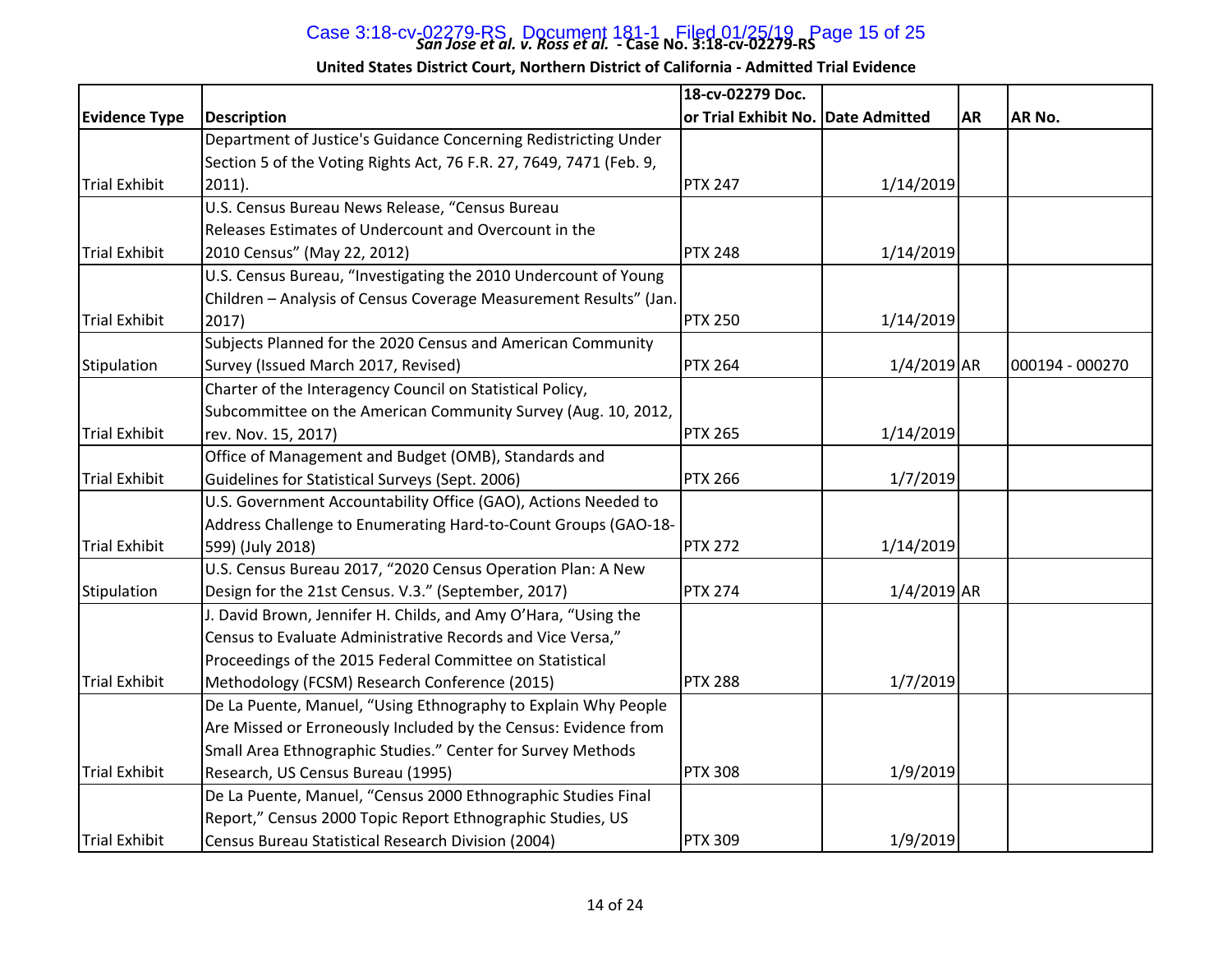## *San Jose et al. v. Ross et al.* **- Case No. 3:18-cv-02279-RS** Case 3:18-cv-02279-RS Document 181-1 Filed 01/25/19 Page 16 of 25

|                      |                                                                       | 18-cv-02279 Doc.                   |               |           |                   |
|----------------------|-----------------------------------------------------------------------|------------------------------------|---------------|-----------|-------------------|
| <b>Evidence Type</b> | <b>Description</b>                                                    | or Trial Exhibit No. Date Admitted |               | <b>AR</b> | AR No.            |
|                      | Meyers, Mikelyn, "Respondent Confidentiality Concerns and             |                                    |               |           |                   |
|                      | Possible Effects on Response Rates and Data Quality for the 2020      |                                    |               |           |                   |
| <b>Trial Exhibit</b> | Census." (Nov. 2, 2017) [COM_DIS00002481]                             | <b>PTX 326</b>                     | 1/9/2019      |           |                   |
|                      | U. S. Government Accountability Office (GAO), Decennial Census:       |                                    |               |           |                   |
|                      | Lessons Learned from Locating and Counting Migrant and Seasonal       |                                    |               |           |                   |
| <b>Trial Exhibit</b> | Farm Workers. (GAO-03-605) (July 3, 2003)                             | <b>PTX 339</b>                     | 1/9/2019      |           |                   |
|                      | U.S. Census Bureau, Memorandum for Patrick Cantwell re 2010           |                                    |               |           |                   |
|                      | Census Count Imputation Results (DSSD 2010 DECENNIAL CENSUS           |                                    |               |           |                   |
| <b>Trial Exhibit</b> | MEMORANDUM SERIES #J-12) (6/7/11)                                     | <b>PTX 344</b>                     | 1/7/2019      |           |                   |
|                      | Census Bureau website page entitled: "American Community              |                                    |               |           |                   |
| <b>Trial Exhibit</b> | Survey When to Use 1-Year, 3-Year, or 5-Year Estimates"               | <b>PTX 356</b>                     | 1/14/2019     |           |                   |
|                      | Email between Wilbur Ross and Earl Comstock, Re: Census Matter        |                                    |               |           |                   |
| Stipulation          | (Aug. 10, 2017)                                                       | <b>PTX 362</b>                     | 1/4/2019 AR   |           | 0012476           |
|                      | Email from Wendy Teramoto to Earl Comstock re: Calls with DOJ         |                                    |               |           |                   |
| Stipulation          | (9/16/2017)                                                           | <b>PTX 363</b>                     | 1/4/2019 AR   |           | 0012755           |
|                      | Memo from E. Comstock to W. Ross re: Census Discussions with          |                                    |               |           |                   |
| Stipulation          | DoJ (9/8/2017)                                                        | <b>PTX 370</b>                     | 1/4/2019 AR   |           | 0012756           |
|                      | Email between David Langdon, Earl Comstock, Ellen Herbst,             |                                    |               |           |                   |
| Stipulation          | subject: Counting of Illegal Immigrants (5/24/17)                     | <b>PTX 374</b>                     | $1/4/2019$ AR |           | 0012465           |
|                      | Email between David Langdon, Earl Comstock, Ellen Herbst,             |                                    |               |           |                   |
|                      | subject: RE Counting of Illegal Immigrants (5/24/17)                  |                                    |               |           |                   |
| Stipulation          | [COM DIS00020862]                                                     | <b>PTX 375</b>                     | 1/4/2019 AR   |           |                   |
|                      | Email between David Langdon and Sahra Park-Su; subject: FWD:          |                                    |               |           |                   |
|                      | Alert: Commerce Secretary Suggested Citizenship Question to           |                                    |               |           |                   |
|                      | Justice Dept., According to Memo, Contradicting His Congressional     |                                    |               |           |                   |
| Stipulation          | (6/22/18) [COM DIS00015108]                                           | <b>PTX 376</b>                     | 1/4/2019 AR   |           |                   |
|                      | Email between David Langdon, Peter Davidson, James Uthmeier,          |                                    |               |           |                   |
|                      | Aaron Willard, Sahra Park-Su, subject: Re: Questions Re: draft        |                                    |               |           |                   |
| Stipulation          | census memo (1/30/18)                                                 | <b>PTX 377</b>                     | $1/4/2019$ AR |           | 0001976 - 0001978 |
|                      | Email between John Abowd, Burton Reist, Enrique Lamas, copying        |                                    |               |           |                   |
|                      | Victoria Velkoff, Albert Fontenot; subject: Re: I need the answers in |                                    |               |           |                   |
| Stipulation          | a response to Earl before 10:30 (1/31/18)                             | <b>PTX 378</b>                     | 1/4/2019 AR   |           | 0005212 - 0005214 |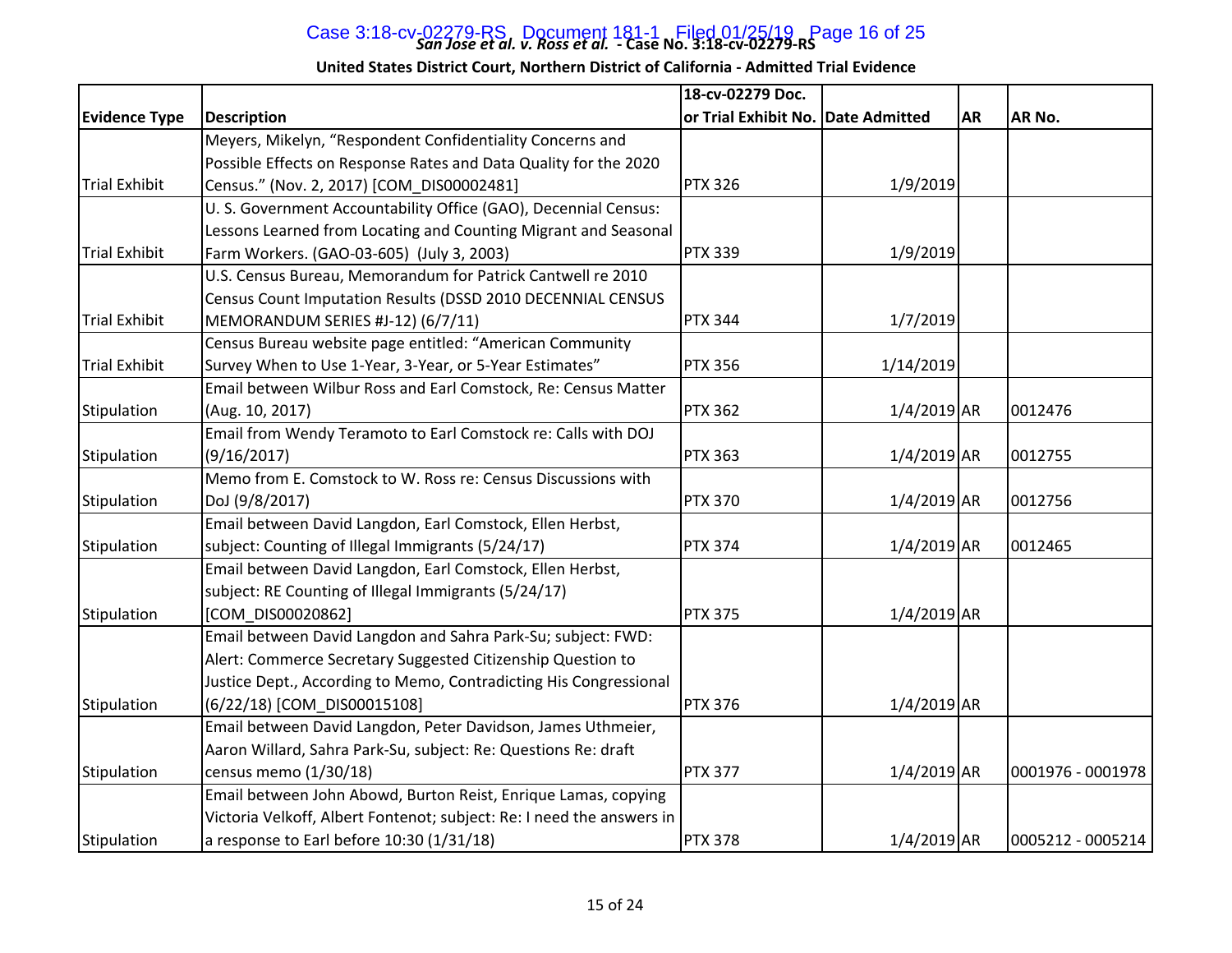## *San Jose et al. v. Ross et al.* **- Case No. 3:18-cv-02279-RS** Case 3:18-cv-02279-RS Document 181-1 Filed 01/25/19 Page 17 of 25

|                      |                                                                     | 18-cv-02279 Doc.     |                      |           |                   |
|----------------------|---------------------------------------------------------------------|----------------------|----------------------|-----------|-------------------|
| <b>Evidence Type</b> | <b>Description</b>                                                  | or Trial Exhibit No. | <b>Date Admitted</b> | <b>AR</b> | AR No.            |
|                      | Email between Sahra Park-Su and Jacque Mason, Mike Platt, Brian     |                      |                      |           |                   |
|                      | Lenihan, Israel Hernandez, copying Aaron Willard, Karen Kelley,     |                      |                      |           |                   |
|                      | Cameron Dorsey; subject: RE: Follow-up to today's Meeting           |                      |                      |           |                   |
| Stipulation          | (9/1/17)                                                            | <b>PTX 379</b>       | $1/4/2019$ AR        |           | 0001378 - 0001380 |
|                      | House Oversight and Government Reform Hearing QFRs to               |                      |                      |           |                   |
|                      | Secretary Wilbur Ross Hearing Date October 12, 2017                 |                      |                      |           |                   |
| Stipulation          | [COM DIS00014166]                                                   | <b>PTX 380</b>       | $1/4/2019$ AR        |           |                   |
|                      | Email between Earl Comstock to Wilbur Ross, Wendy Teramoto,         |                      |                      |           |                   |
|                      | copying Karen Kelley; subject: FW: Answers to Secretary Ross's      |                      |                      |           |                   |
| Stipulation          | Questions (10/29/17)                                                | <b>PTX 381</b>       | $1/4/2019$ AR        |           | 0002446 - 0002456 |
|                      | Email between Sahra Park-Su, Peter Davidson, copying Catherine      |                      |                      |           |                   |
|                      | Keller, James Uthmeier, Karen Kelley, Israel Hernandez, Earl        |                      |                      |           |                   |
|                      | Comstock, Brian Lenihan, Aaron Willard, Ron Jarmin, Enrique         |                      |                      |           |                   |
| Stipulation          | Lamas; subject: Re: Question from Secretary                         | <b>PTX 382</b>       | $1/4/2019$ AR        |           | 0003691 - 0003692 |
|                      | Email between David Langdon and Sahra Park-Su; subject: FWD:        |                      |                      |           |                   |
|                      | Alert: Commerce Secretary Suggested Citizenship Question to         |                      |                      |           |                   |
|                      | Justice Dept., According to Memo, Contradicting His Congressional   |                      |                      |           |                   |
| Stipulation          | (6/22/18) [COM DIS00013892]                                         | <b>PTX 383</b>       | $1/4/2019$ AR        |           |                   |
|                      | Questions on the Jan 19 Draft Census Memo on the DOJ Citizenship    |                      |                      |           |                   |
| Stipulation          | <b>Question Reinstatement Request</b>                               | <b>PTX 384</b>       | 1/4/2019 AR          |           | 0001616 - 0001626 |
|                      | Email between Jacque Mason, Alan Lang, copying Mike Platt, Brian    |                      |                      |           |                   |
|                      | Lenihan, Aaron Willard, Barry Robinson, James Uthmeier, Catherine   |                      |                      |           |                   |
|                      | Keller, Sahra Park-Su, subject: Here are the presentations from the |                      |                      |           |                   |
|                      | PMR - please get ones missing and the contract one to Ellen         |                      |                      |           |                   |
| Stipulation          | (1/31/18)                                                           | <b>PTX 385</b>       | $1/4/2019$ AR        |           | 0001964           |
|                      | Email between Sahra Park-Su, Christa Jones, copying Ron Jarmin,     |                      |                      |           |                   |
|                      | Enrique Lamas, Karen Kelley, Michael Walsh, Brian Lenihan,          |                      |                      |           |                   |
| Stipulation          | subject: Draft Response to Question (2/24/18)                       | <b>PTX 386</b>       | $1/4/2019$ AR        |           | 0013023 - 0013024 |
|                      | Email between Sahra Park-Su, [redacted], copying Ron Jarmin,        |                      |                      |           |                   |
|                      | Enrique Lamas, Christa Jones, Michael Walsh, Brian Lenihan;         |                      |                      |           |                   |
| Stipulation          | subject re: Draft Response to Question (2/24/18)                    | <b>PTX 387</b>       | $1/4/2019$ AR        |           | 0003403 - 0003404 |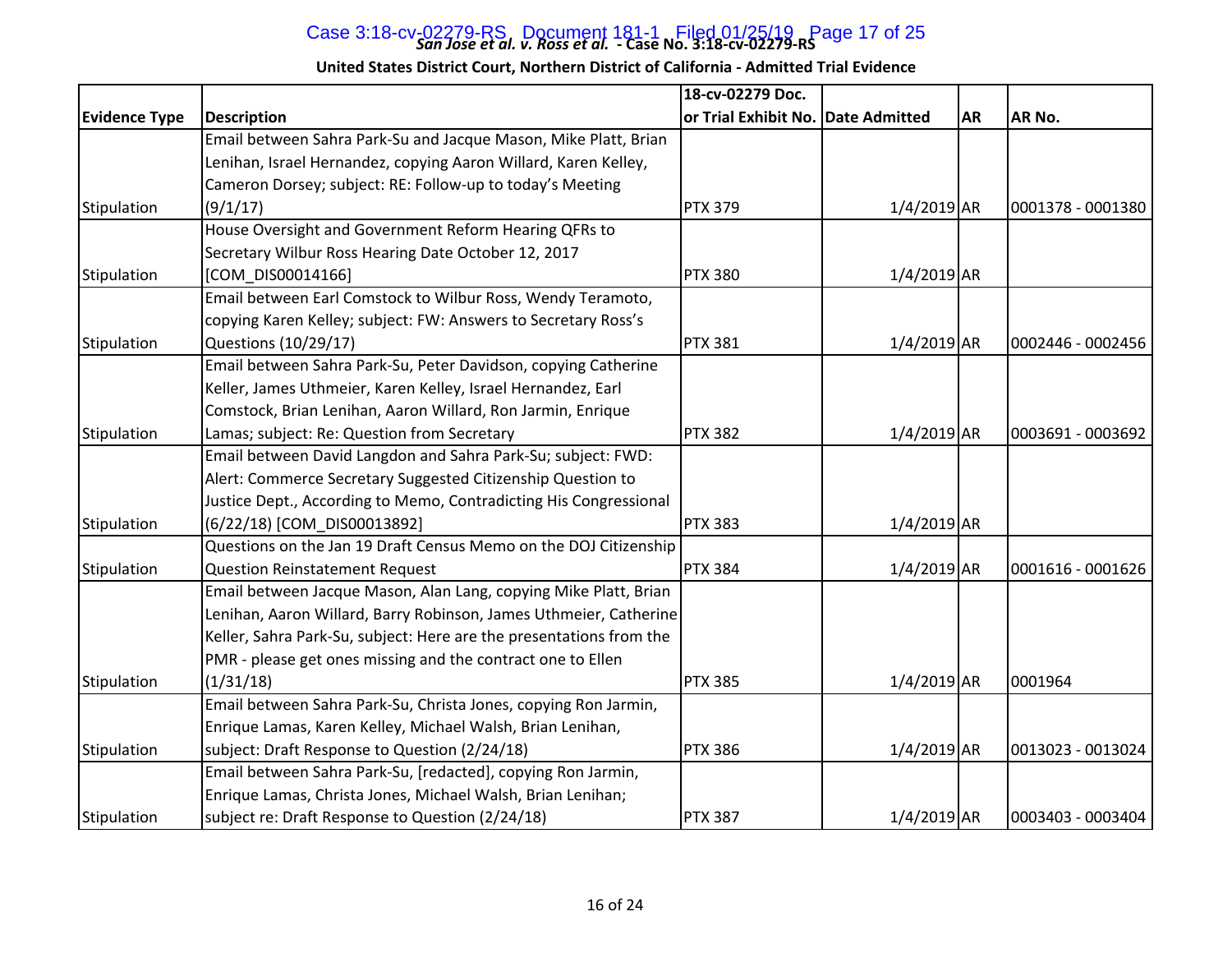## *San Jose et al. v. Ross et al.* **- Case No. 3:18-cv-02279-RS** Case 3:18-cv-02279-RS Document 181-1 Filed 01/25/19 Page 18 of 25

|                      |                                                                    | 18-cv-02279 Doc.                   |               |           |                   |
|----------------------|--------------------------------------------------------------------|------------------------------------|---------------|-----------|-------------------|
| <b>Evidence Type</b> | <b>Description</b>                                                 | or Trial Exhibit No. Date Admitted |               | <b>AR</b> | AR No.            |
|                      | Email between Ron Jarmin, Christ Jones, Enrique Lamas, Karen       |                                    |               |           |                   |
| Stipulation          | Kelley, Sahra Park-Su; subject: option D (2/23/18)                 | <b>PTX 388</b>                     | $1/4/2019$ AR |           | 0002935           |
|                      | Calendar Invitation between Chelsey Neuhaus, Joseph Semsar,        |                                    |               |           |                   |
|                      | Karen Kelley, ExecSecBriefingBook, Michael Walsh, James            |                                    |               |           |                   |
|                      | Uthmeier, Mike Platt, Sahra Park-Su; subject: Stakeholder Calls    |                                    |               |           |                   |
| Stipulation          | (3/23/18)                                                          | <b>PTX 389</b>                     | $1/4/2019$ AR |           | 0001638 - 0001639 |
| Stipulation          | Certification of Complete Administrative Record (6/8/18)           | <b>PTX 390</b>                     | $1/4/2019$ AR |           |                   |
|                      | Emails between Earl Comstock, David Langdon, and Ellen Herbst      |                                    |               |           |                   |
| Stipulation          | Re: Counting of Illegal Immigrants [COM_DIS00016563 revised]       | <b>PTX 397</b>                     | $1/4/2019$ AR |           |                   |
|                      | Briefing Memorandum for Secretary Ross from Mike Platt for         |                                    |               |           |                   |
| Stipulation          | 3.23.18 Decennial Census Stakeholder Call (3/22/18)                | <b>PTX 399</b>                     | $1/4/2019$ AR |           | 0012466           |
|                      | Email between Michael Walsh, Wendy Teramoto, James Rockas,         |                                    |               |           |                   |
|                      | Karen Kelley, Earl Comstock, subject Re: Updated with his further  |                                    |               |           |                   |
| Stipulation          | edits below - For your approval (3/16/18)                          | <b>PTX 400</b>                     | 1/4/2019 AR   |           | 0012467 - 0012469 |
|                      | Email between Christa Jones, Earl Comstock, Karen Kelley, subject: |                                    |               |           |                   |
| Stipulation          | Re: Seeking Comment - citizenship question (2/28/18)               | <b>PTX 401</b>                     | 1/4/2019 AR   |           | 0012470 - 0012475 |
|                      | Email between Earl Comstock, David Langdon, James Uthmeier,        |                                    |               |           |                   |
|                      | Aaron Willard, Sahra Park-Su, Peter Davidson, subject: Re:         |                                    |               |           |                   |
| Stipulation          | questions re: draft census memo (1/30/18)                          | <b>PTX 402</b>                     | $1/4/2019$ AR |           | 0012477 - 0012478 |
|                      | Draft Memo from Abowd to Ross RE: Technical Review of the          |                                    |               |           |                   |
|                      | Department of Justice Request to Add Citizenship Question to the   |                                    |               |           | 0012480 -         |
| Stipulation          | 2020 Census (1/19/18)                                              | <b>PTX 403</b>                     | 1/4/2019 AR   |           | 0012488           |
|                      | Email between Karen Kelley, Earl Comstock, Enrique Lamas, Ron      |                                    |               |           |                   |
|                      | Jarmin, Aaron Willard, James Uthmeier, Peter Davidson, subject:    |                                    |               |           |                   |
| Stipulation          | Re: Questions on the January 19 Alternatives Memo (1/30/18)        | <b>PTX 404</b>                     | $1/4/2019$ AR |           | 0012489 - 0012492 |
|                      | Summary of Alternatives & Detailed Analysis of Alternatives by     |                                    |               |           |                   |
| Stipulation          | John Abowd                                                         | <b>PTX 405</b>                     | $1/4/2019$ AR |           | 0012493 - 0012500 |
|                      | Memo from Abowd to Ross RE: Technical Review of the                |                                    |               |           |                   |
|                      | Department of Justice Request to Add Citizenship Question to the   |                                    |               |           |                   |
| Stipulation          | 2020 Census (1/19/18)                                              | <b>PTX 406</b>                     | 1/4/2019 AR   |           | 0012501 - 0012505 |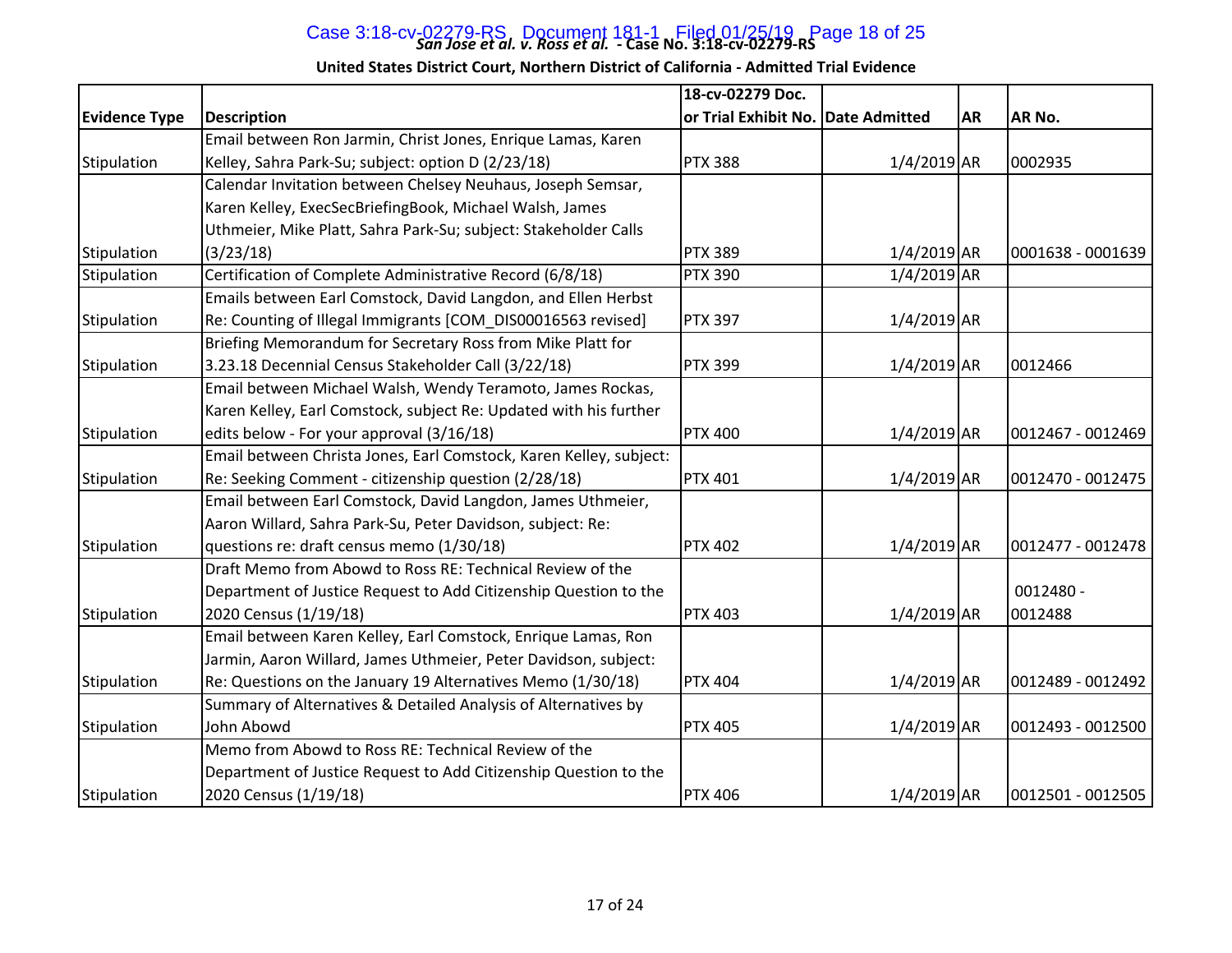## *San Jose et al. v. Ross et al.* **- Case No. 3:18-cv-02279-RS** Case 3:18-cv-02279-RS Document 181-1 Filed 01/25/19 Page 19 of 25

|                      |                                                                     | 18-cv-02279 Doc.                   |               |           |                   |
|----------------------|---------------------------------------------------------------------|------------------------------------|---------------|-----------|-------------------|
| <b>Evidence Type</b> | <b>Description</b>                                                  | or Trial Exhibit No. Date Admitted |               | <b>AR</b> | AR No.            |
|                      | Email between Karen Kelley, Sahra Park-Su, Aaron Willard, Ron       |                                    |               |           |                   |
|                      | Jarmin, Enrique Lamas, Jacque Mason, Mike Platt, Burton Reist,      |                                    |               |           |                   |
|                      | Joanne Crane, Israel Hernandez, Earl Comstock, Wendy Teramoto,      |                                    |               |           |                   |
| Stipulation          | subject: SWLR Questions (10/28/17)                                  | <b>PTX 407</b>                     | $1/4/2019$ AR |           | 0012506 - 0012507 |
| Stipulation          | Secretary HSGAC Hearing Q A (10/23/17)                              | <b>PTX 408</b>                     | 1/4/2019 AR   |           | 0012508 - 0012525 |
|                      | Email between Earl Comstock, Wilbur Ross, Wendy Teramoto, Eric      |                                    |               |           |                   |
|                      | Branstad, subject: FW: Census Testimony for Wed. May 3 House        |                                    |               |           |                   |
| Stipulation          | <b>CJS Hearing (5/1/17)</b>                                         | <b>PTX 409</b>                     | 1/4/2019 AR   |           | 0012526 - 0012528 |
|                      | Prepared Statement of John H. Thompson Director                     |                                    |               |           |                   |
|                      | U.S. Census Bureau Before the Appropriations Committee              |                                    |               |           |                   |
|                      | Subcomittee on Commerce, Justice, Science and Related Agencies,     |                                    |               |           |                   |
| Stipulation          | House (5/3/17)                                                      | <b>PTX 410</b>                     | 1/4/2019 AR   |           | 0012529 - 0012540 |
|                      |                                                                     |                                    |               |           |                   |
|                      | Email between Sahra Park-Su, Karen Kelley, Aaron Willard, Kevin     |                                    |               |           |                   |
|                      | Quinley, subject "Re: SHORT FUSE: Fw: Census / immigration status   |                                    |               |           |                   |
| Stipulation          | story (Deadline: Today 2:45 pm)" (12/29/17) [COM_DIS00015678]       | <b>PTX 411</b>                     | $1/4/2019$ AR |           |                   |
|                      | Email from John Zadrozny to James Uthmeier, subject "RE: Hill/DOJ   |                                    |               |           |                   |
|                      | pushing for citizenship question on census forms: report" (1/31/18) |                                    |               |           |                   |
| Stipulation          | [COM DIS00015698]                                                   | <b>PTX 412</b>                     | 1/4/2019 AR   |           |                   |
|                      | Email between James Uthmeier, John Zadrozny, subject: Re:           |                                    |               |           |                   |
|                      | Hill/DOJ pushing for citizenship question on census forms: report   |                                    |               |           |                   |
| Stipulation          | (12/31/17) [COM_DIS00015704]                                        | <b>PTX 413</b>                     | $1/4/2019$ AR |           |                   |
|                      | Email between John Zadrozny and [redacted] subject: Re: Hill/DOJ    |                                    |               |           |                   |
|                      | pushing for citizenship question on census forms: report (12/31/17) |                                    |               |           |                   |
| Stipulation          | [COM_DIS00015707]                                                   | <b>PTX 414</b>                     | $1/4/2019$ AR |           |                   |
|                      | Email between Peter Davidson and James Uthmeier, subject: Re:       |                                    |               |           |                   |
|                      | Short Fuse: FW: Census / immigration status story (Deadline: Today  |                                    |               |           |                   |
| Stipulation          | 2:45 pm) (12/31/17) [COM_DIS00015711]                               | <b>PTX 415</b>                     | $1/4/2019$ AR |           |                   |
|                      | Email between Karen Kelley, Israel Hernandez, Sahra Park-Su,        |                                    |               |           |                   |
|                      | subject: re: Census Matter Follow- Up (9/11/17)                     |                                    |               |           |                   |
| Stipulation          | [COM DIS00016564]                                                   | <b>PTX 416</b>                     | 1/4/2019 AR   |           |                   |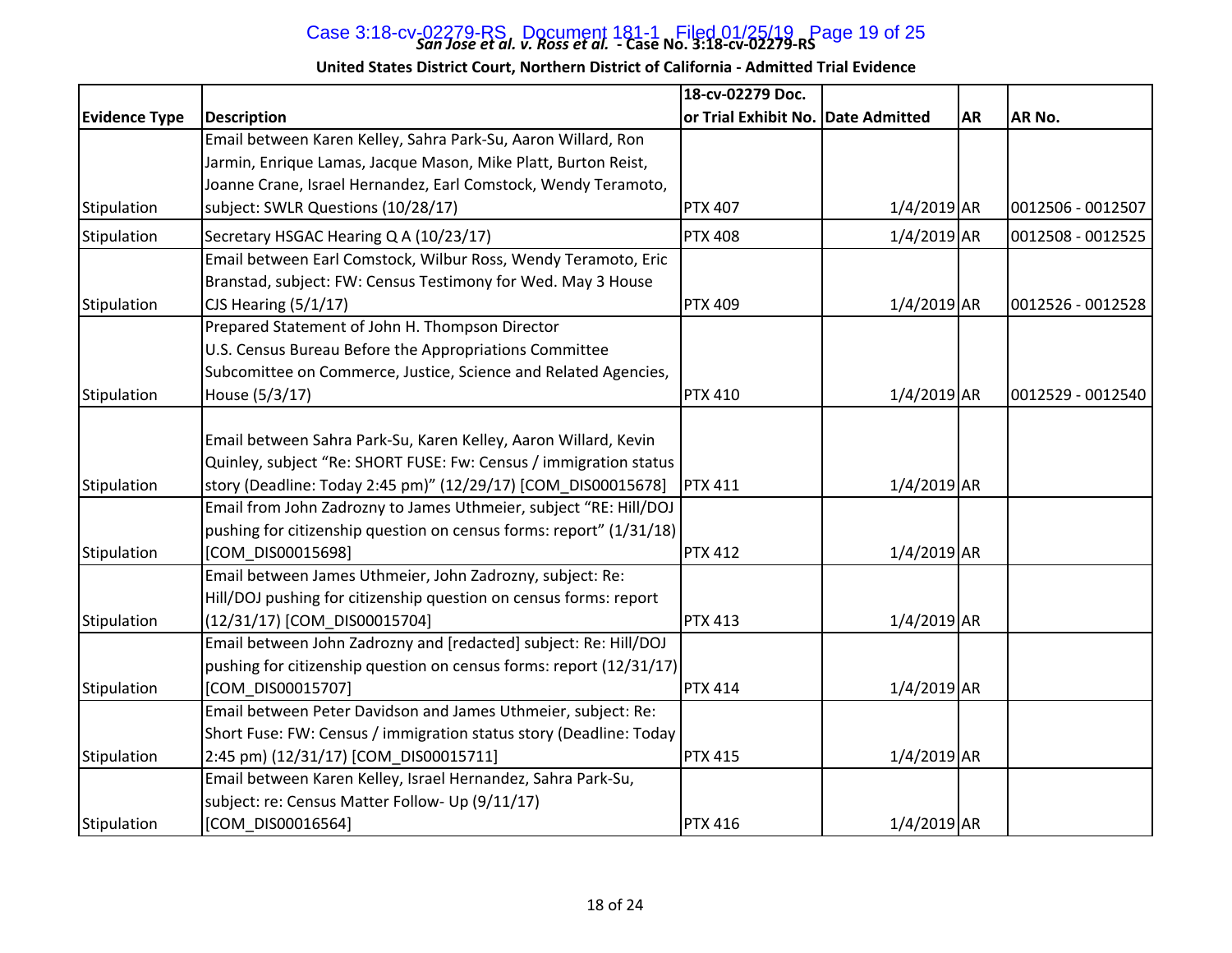## *San Jose et al. v. Ross et al.* **- Case No. 3:18-cv-02279-RS** Case 3:18-cv-02279-RS Document 181-1 Filed 01/25/19 Page 20 of 25

|                      |                                                                 | 18-cv-02279 Doc.                   |               |           |        |
|----------------------|-----------------------------------------------------------------|------------------------------------|---------------|-----------|--------|
| <b>Evidence Type</b> | <b>Description</b>                                              | or Trial Exhibit No. Date Admitted |               | <b>AR</b> | AR No. |
|                      | Email between Alexander Brooke, Israel Hernandez, Wendy         |                                    |               |           |        |
|                      | Teramoto, subject: re: Follow up on our phone call (7/24/17)    |                                    |               |           |        |
| Stipulation          | [COM DIS00016571]                                               | <b>PTX 417</b>                     | $1/4/2019$ AR |           |        |
|                      | Email between Kris Kobach, Alexander Brooke, Israel Hernandez,  |                                    |               |           |        |
|                      | subject: re: Follow up on our phone call (7/24/17)              |                                    |               |           |        |
| Stipulation          | [COM DIS00016575]                                               | <b>PTX 418</b>                     | $1/4/2019$ AR |           |        |
|                      | Email between Kris Kobach, Alexander Brooke, Israel Hernandez,  |                                    |               |           |        |
|                      | subject: re: Follow up on our phone call (7/24/17)              |                                    |               |           |        |
| Stipulation          | [COM_DIS00016577]                                               | <b>PTX 419</b>                     | 1/4/2019 AR   |           |        |
|                      | Email from James Uthmeier and Leonard Shambon, subject: current |                                    |               |           |        |
| Stipulation          | version (9/15/17) [COM_DIS00017126]                             | <b>PTX 420</b>                     | $1/4/2019$ AR |           |        |
| Stipulation          | Draft Chronological History (8/21/17) [COM_DIS00017127]         | <b>PTX 421</b>                     | 1/4/2019 AR   |           |        |
|                      | Email between James Uthmeier and Mark Neuman, subject re:       |                                    |               |           |        |
| Stipulation          | Questions re Census (9/13/17) [COM_DIS00017396]                 | <b>PTX 422</b>                     | $1/4/2019$ AR |           |        |
|                      | Email between James Uthmeier and Sahra Park-Su, subject: Re:    |                                    |               |           |        |
| Stipulation          | Census Matter Follow-Up (9/11/17) [COM_DIS00017398]             | <b>PTX 423</b>                     | $1/4/2019$ AR |           |        |
|                      | Email between James Uthmeier and Peter Davidson, subject: Re:   |                                    |               |           |        |
| Stipulation          | Census Matter Follow-Up (9/9/17) [COM_DIS00017402]              | <b>PTX 424</b>                     | $1/4/2019$ AR |           |        |
|                      | Email between Earl Comstock, Peter Davidson, James Uthmeier,    |                                    |               |           |        |
|                      | Wendy Teramoto, subject: Re: Census Matter Follow-Up (9/7/17)   |                                    |               |           |        |
| Stipulation          | [COM DIS00017405]                                               | <b>PTX 425</b>                     | $1/4/2019$ AR |           |        |
|                      | Email between Peter Davidson, James Uthmeier, Earl Comstock,    |                                    |               |           |        |
|                      | Wendy Teramoto, subject: Re: Census Matter Follow-Up (9/7/17)   |                                    |               |           |        |
| Stipulation          | [COM_DIS00017407]                                               | <b>PTX 426</b>                     | $1/4/2019$ AR |           |        |
|                      | Email between Wendy Teramoto, Earl Comstock, Peter Davidson,    |                                    |               |           |        |
|                      | subject: Re: Census Matter Follow-Up (9/8/17)                   |                                    |               |           |        |
| Stipulation          | [COM_DIS00017468]                                               | <b>PTX 427</b>                     | $1/4/2019$ AR |           |        |
|                      | Email to Earl Comstock, subject: Re: Census Matter Follow-Up    |                                    |               |           |        |
| Stipulation          | (9/7/17) [COM_DIS00017499]                                      | <b>PTX 428</b>                     | 1/4/2019 AR   |           |        |
|                      | Email between Wendy Teramoto, Earl Comstock, Peter Davidson,    |                                    |               |           |        |
|                      | James Uthmeier, subject: Re: Census Matter Follow-Up (9/8/17)   |                                    |               |           |        |
| Stipulation          | [COM DIS00017554]                                               | <b>PTX 429</b>                     | $1/4/2019$ AR |           |        |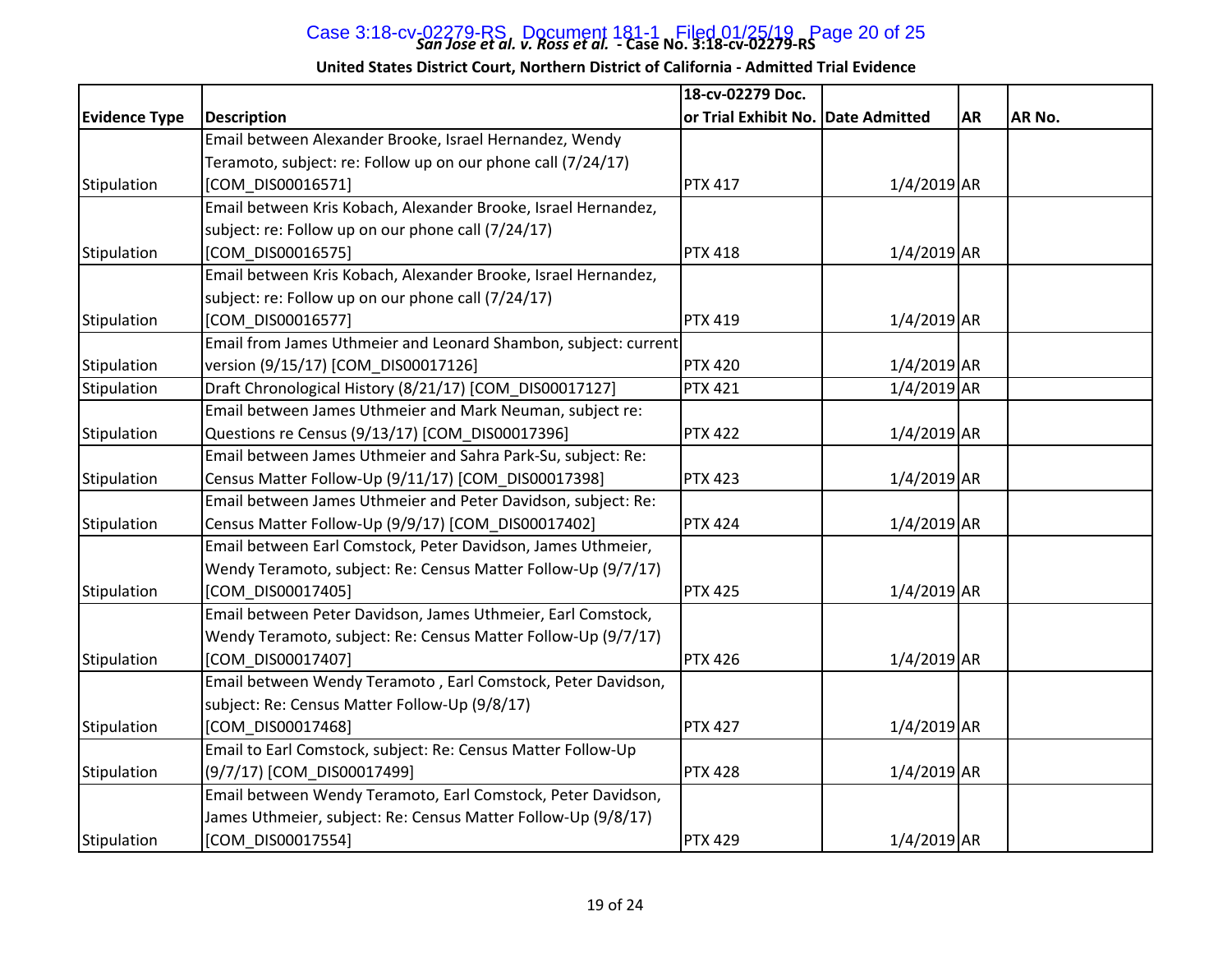## *San Jose et al. v. Ross et al.* **- Case No. 3:18-cv-02279-RS** Case 3:18-cv-02279-RS Document 181-1 Filed 01/25/19 Page 21 of 25

|                      |                                                                   | 18-cv-02279 Doc.                   |               |           |        |
|----------------------|-------------------------------------------------------------------|------------------------------------|---------------|-----------|--------|
| <b>Evidence Type</b> | <b>Description</b>                                                | or Trial Exhibit No. Date Admitted |               | <b>AR</b> | AR No. |
|                      | Email between James Uthmeier and Earl Comstock, subject: Re:      |                                    |               |           |        |
| Stipulation          | Census Matter Follow-Up (9/7/17) [COM DIS00017585]                | <b>PTX 430</b>                     | $1/4/2019$ AR |           |        |
|                      | Email between Macie Leach, Wendy Teramoto and Earl Comstock,      |                                    |               |           |        |
|                      | subject: FW: SHORT FUSE: Fw: Census / Immigration status story    |                                    |               |           |        |
| Stipulation          | (Deadline: Today 2:45 pm) (12/29/17) [COM DIS00018193]            | <b>PTX 431</b>                     | $1/4/2019$ AR |           |        |
|                      | Email between Macie Leach, Wendy Teramoto and Earl Comstock,      |                                    |               |           |        |
|                      | subject: FW: SHORT FUSE: Fw: Census / Immigration status story    |                                    |               |           |        |
| Stipulation          | (Deadline: Today 2:45 pm) (12/29/17) [COM DIS00018196]            | <b>PTX 432</b>                     | $1/4/2019$ AR |           |        |
|                      | Email between Macie Leach, Wendy Teramoto and Earl Comstock,      |                                    |               |           |        |
|                      | subject: FW: SHORT FUSE: Fw: Census / Immigration status story    |                                    |               |           |        |
| Stipulation          | (Deadline: Today 2:45 pm) (12/29/17) [COM_DIS00018200]            | <b>PTX 433</b>                     | $1/4/2019$ AR |           |        |
|                      | Email between Earl Comstock and Wendy Teramoto, subject: Fwd:     |                                    |               |           |        |
| Stipulation          | Calls with DOJ (9/19/17) [COM_DIS00018543]                        | <b>PTX 435</b>                     | $1/4/2019$ AR |           |        |
|                      | Email between Earl Comstock, Peter Davidson, James Uthmeier,      |                                    |               |           |        |
|                      | Wendy Teramoto, subject: Re: Census Matter Follow-Up (9/8/17)     |                                    |               |           |        |
| Stipulation          | [COM DIS00018546]                                                 | <b>PTX 436</b>                     | 1/4/2019 AR   |           |        |
|                      | Email between Earl Comstock and James Uthmeier, subject: Re:      |                                    |               |           |        |
| Stipulation          | Census paper (8/11/17) [COM_DIS00018588]                          | <b>PTX 437</b>                     | $1/4/2019$ AR |           |        |
|                      | Email between Earl Comstock and James Uthmeier, subject: Re:      |                                    |               |           |        |
| Stipulation          | Census paper (8/11/17) [COM_DIS00018592]                          | <b>PTX 438</b>                     | 1/4/2019 AR   |           |        |
|                      | Email between Macie Leach, Wendy Teramoto and Earl Comstock,      |                                    |               |           |        |
|                      | subject: FW: SHORT FUSE: Fw: Census / Immigration status story    |                                    |               |           |        |
| Stipulation          | (Deadline: Today 2:45 pm) (12/29/17) [COM_DIS00018772]            | <b>PTX 439</b>                     | $1/4/2019$ AR |           |        |
|                      | Email between Wendy Teramoto and Peter Davidson, subject: FW:     |                                    |               |           |        |
| Stipulation          | Census Matter Follow-Up (9/7/17) [COM_DIS00018873]                | <b>PTX 440</b>                     | $1/4/2019$ AR |           |        |
|                      | Email between Wendy Teramoto and Kris Kobach, subject: Re:        |                                    |               |           |        |
| Stipulation          | Follow up on our phone call (7/24/17) [COM_DIS00018875]           | <b>PTX 441</b>                     | 1/4/2019 AR   |           |        |
|                      | Email between Karen Kelley, Israel Hernandez, subject: Re: Census |                                    |               |           |        |
| Stipulation          | Matter Follow-Up (9/11/17) [COM_DIS00019464]                      | <b>PTX 442</b>                     | 1/4/2019 AR   |           |        |
|                      | Email between James Uthmeier and [Sahra Park-Su], subject: Re:    |                                    |               |           |        |
| Stipulation          | Census Matter Follow-Up (9/11/17) [COM_DIS00019468]               | <b>PTX 443</b>                     | 1/4/2019 AR   |           |        |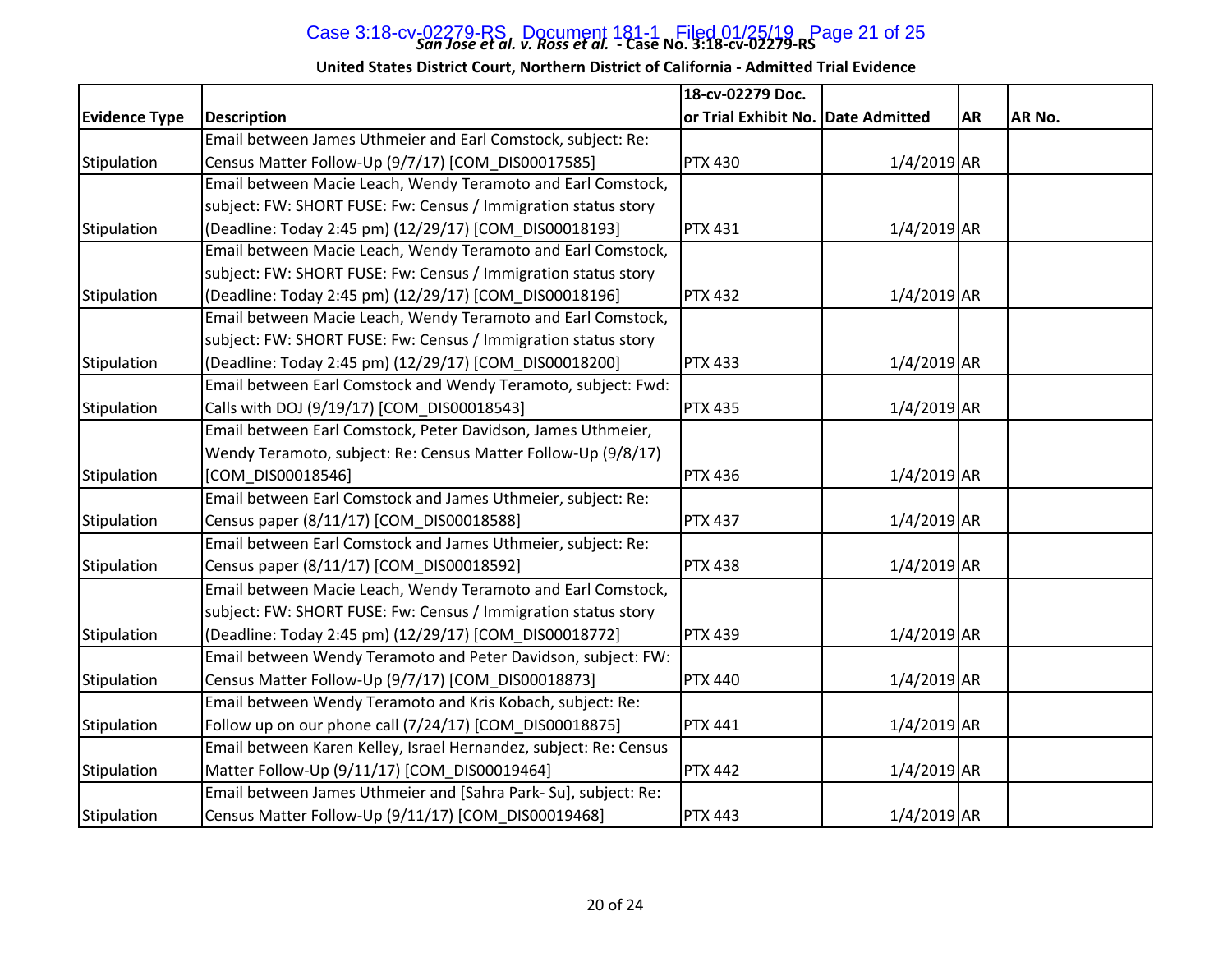## *San Jose et al. v. Ross et al.* **- Case No. 3:18-cv-02279-RS** Case 3:18-cv-02279-RS Document 181-1 Filed 01/25/19 Page 22 of 25

|                      |                                                                     | 18-cv-02279 Doc.                   |               |           |        |
|----------------------|---------------------------------------------------------------------|------------------------------------|---------------|-----------|--------|
| <b>Evidence Type</b> | <b>Description</b>                                                  | or Trial Exhibit No. Date Admitted |               | <b>AR</b> | AR No. |
|                      | Email between Karen Kelley, Israel Hernandez, Sahra Park-Su,        |                                    |               |           |        |
|                      | subject: Re: Census Matter Follow- Up (9/11/17)                     |                                    |               |           |        |
| Stipulation          | [COM DIS00019687]                                                   | <b>PTX 444</b>                     | 1/4/2019 AR   |           |        |
|                      | Email between James Uthmeier and Sahra Park-Su, subject: Re:        |                                    |               |           |        |
| Stipulation          | Census Matter Follow-Up (9/11/17) [COM_DIS00019691]                 | <b>PTX 445</b>                     | $1/4/2019$ AR |           |        |
|                      |                                                                     |                                    |               |           |        |
|                      | Email between David Langdon, Burton Reist, Melissa Creech, James    |                                    |               |           |        |
|                      | Dinwiddie, Lisa Blumerman, subject "Re: Requested Information -     |                                    |               |           |        |
| Stipulation          | Legal Review All Residents" (5/24/17) [COM_DIS00019987]             | <b>PTX 446</b>                     | $1/4/2019$ AR |           |        |
|                      | Email between Melissa Creech, Burton Reist, David Langdon,          |                                    |               |           |        |
|                      | subject: Re: immigrant question - pt 2 (5/24/17)                    |                                    |               |           |        |
| Stipulation          | [COM DIS00020024]                                                   | <b>PTX 447</b>                     | 1/4/2019 AR   |           |        |
|                      | Email between Reist Burton, David Langdon, Melissa Creech,          |                                    |               |           |        |
|                      | subject: Fw: immigrant questions - pt 2 (5/24/17)                   |                                    |               |           |        |
| Stipulation          | [COM_DIS00020028]                                                   | <b>PTX 448</b>                     | 1/4/2019 AR   |           |        |
|                      | Memo from Robert B. Ellert to Robert Brumley, Counting Illegal      |                                    |               |           |        |
| Stipulation          | Aliens (4/15/1988) [COM_DIS00020031]                                | <b>PTX 449</b>                     | $1/4/2019$ AR |           |        |
|                      | Memo from Robert B. Ellert to Robert Brumley, DoJ/OLP               |                                    |               |           |        |
|                      | Memorandum on Counting Illegal Aliens in the 1990 Census            |                                    |               |           |        |
| Stipulation          | (4/18/1988) [COM_DIS00020058]                                       | <b>PTX 450</b>                     | 1/4/2019 AR   |           |        |
|                      | Letter from Carol T. Crawford, Assistant Attorney General, to       |                                    |               |           |        |
| Stipulation          | Senator Bingaman (9/22/89) [COM_DIS00020062]                        | <b>PTX 451</b>                     | $1/4/2019$ AR |           |        |
|                      | Email from Earl Comstock, Ellen Herbst, David Langdon, subject: RE: |                                    |               |           |        |
| Stipulation          | Counting of illegal immigrants (5/24/17) [COM_DIS00020864]          | <b>PTX 452</b>                     | 1/4/2019 AR   |           |        |
|                      | U.S. Census Bureau (June 8, 2018), Proposed Information             |                                    |               |           |        |
|                      | Collection, 2020 Census. Federal Register Notice. Vol. 83 (111), p. |                                    |               |           |        |
| <b>Trial Exhibit</b> | 26649.                                                              | <b>PTX 459</b>                     | 1/7/2019      |           |        |
|                      | Slide Deck on 2020 Census Barriers, Attitudes, and Motivators       |                                    |               |           |        |
|                      | Study (CBAMS) Survey and Focus Groups: Key Findings for Creative    |                                    |               |           |        |
| <b>Trial Exhibit</b> | Strategy (Oct. 31, 2018)                                            | <b>PTX 465</b>                     | 1/7/2019      |           |        |
| Trial Exhibit        | 2010 Decennial Census Questionnaire                                 | <b>PTX 467</b>                     | 1/7/2019      |           |        |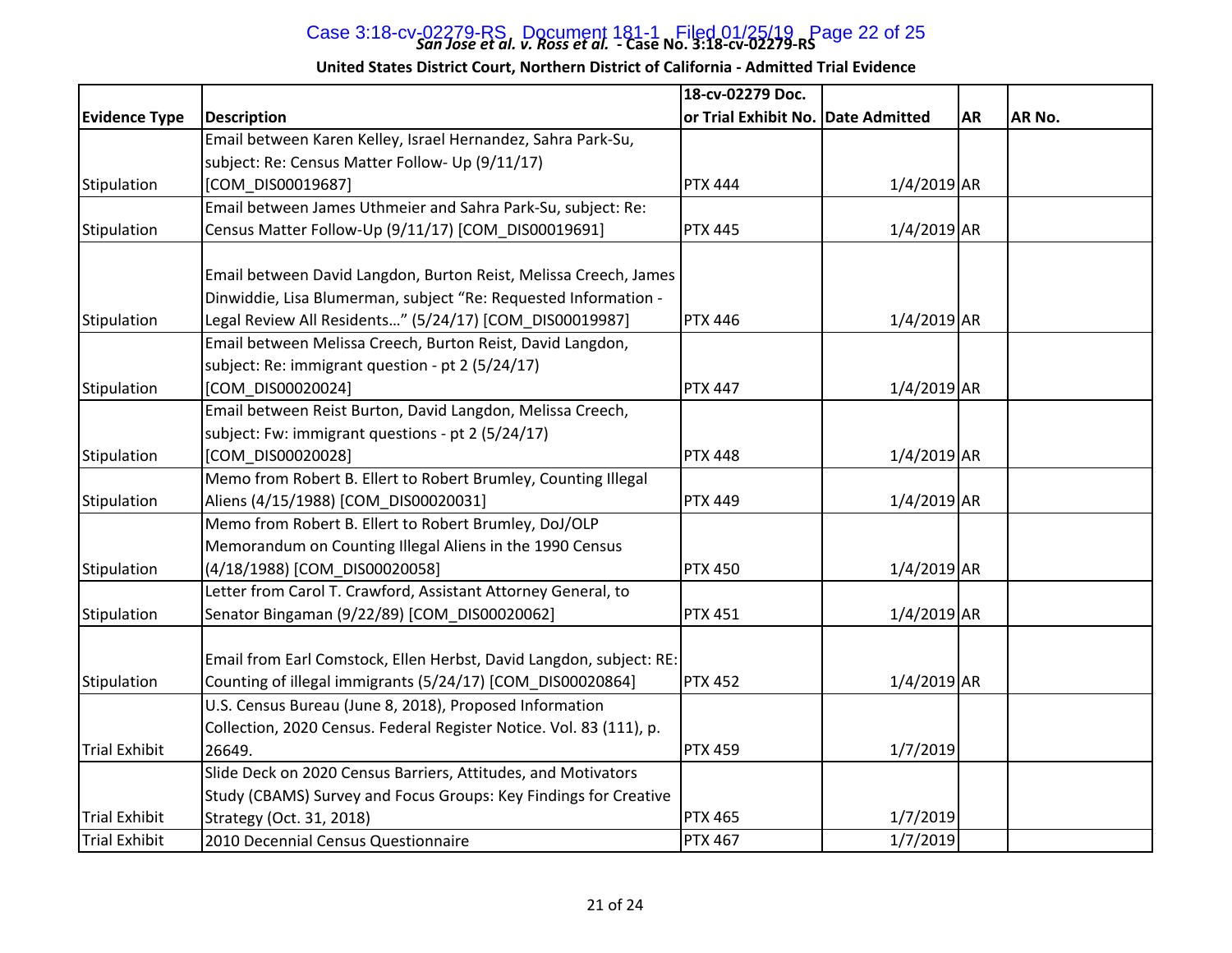## *San Jose et al. v. Ross et al.* **- Case No. 3:18-cv-02279-RS** Case 3:18-cv-02279-RS Document 181-1 Filed 01/25/19 Page 23 of 25

|                      |                                                                            | 18-cv-02279 Doc.     |               |           |        |
|----------------------|----------------------------------------------------------------------------|----------------------|---------------|-----------|--------|
| <b>Evidence Type</b> | <b>Description</b>                                                         | or Trial Exhibit No. | Date Admitted | <b>AR</b> | AR No. |
|                      | Table titled "Estimated net undercount after imputation in 2020            |                      |               |           |        |
|                      | with citizenship question (Q1 to Q2)" from Barreto supplemental            |                      |               |           |        |
| <b>Trial Exhibit</b> | report                                                                     | <b>PTX 468</b>       | 1/9/2019      |           |        |
|                      | Table titled "Estimated net undercount after imputation in 2020            |                      |               |           |        |
|                      | with citizenship question (Q1 to Q8)" from Barreto supplemental            |                      |               |           |        |
| <b>Trial Exhibit</b> | report                                                                     | <b>PTX 469</b>       | 1/9/2019      |           |        |
|                      | Statement from Commerce Department spokesperson Kevin                      |                      |               |           |        |
| <b>Trial Exhibit</b> | Manning regarding Dr. Abowd's trial testimony, Nov. 13, 2018               | <b>PTX 470</b>       | 1/14/2019     |           |        |
|                      | Video Excerpt, Yahoo Finance Interview of Secretary Ross regarding         |                      |               |           |        |
| <b>Trial Exhibit</b> | citizenship question, Nov. 13, 2018                                        | <b>PTX 472</b>       | 1/14/2019     |           |        |
| <b>Trial Exhibit</b> | Appendix A - Auxiliary Tables of Results [Barreto Report]                  | <b>PTX 499-A</b>     | 1/9/2019      |           |        |
|                      | U.S. Census Bureau, Congressional Apportionment,                           |                      |               |           |        |
|                      | Computing Apportionment, available at:                                     |                      |               |           |        |
|                      | https://www.census.gov/population/apportionment/about/compu                |                      |               |           |        |
| <b>Trial Exhibit</b> | ting.html                                                                  | <b>PTX 541</b>       | 1/10/2019     |           |        |
|                      | U.S. Census Bureau, Population and Housing Unit                            |                      |               |           |        |
|                      | Estimates, Frequently Asked Questions, available at:                       |                      |               |           |        |
| Trial Exhibit        | http://www.census.gov/programssurveys/popest/about/faq.html                | <b>PTX 583</b>       | 1/10/2019     |           |        |
| <b>Trial Exhibit</b> | Census 2020 Survey Questionnaire / Script                                  | <b>PTX 824</b>       | 1/9/2019      |           |        |
|                      |                                                                            |                      |               |           |        |
| <b>Trial Exhibit</b> | Table 13B: Non-Response Rate for City of San Jose [Barreto Report] PTX 863 |                      | 1/9/2019      |           |        |
|                      | Table 16B: Estimated number of non-respondents in City of San              |                      |               |           |        |
| <b>Trial Exhibit</b> | Jose [Barreto Report]                                                      | <b>PTX 864</b>       | 1/9/2019      |           |        |
|                      | Table 19B: Trust the Trump administration to protect your personal         |                      |               |           |        |
|                      | information, including citizenship status of the 2020 Census - City        |                      |               |           |        |
| <b>Trial Exhibit</b> | of San Jose [Barreto Report]                                               | <b>PTX 865</b>       | 1/9/2019      |           |        |
|                      | Table 20: Degree of Concern about Citizenship Being Shared with            |                      |               |           |        |
|                      | ICE among Non-responders (Q1-Q2) - City of San Jose [Barreto               |                      |               |           |        |
| <b>Trial Exhibit</b> | Report]                                                                    | <b>PTX 866</b>       | 1/9/2019      |           |        |
|                      | Appendix A - Table 1: Latinos and Immigrants are Less Likely to            |                      |               |           |        |
| <b>Trial Exhibit</b> | Trust Trump to Protect Their Information [Barreto Report]                  | <b>PTX 867</b>       | 1/9/2019      |           |        |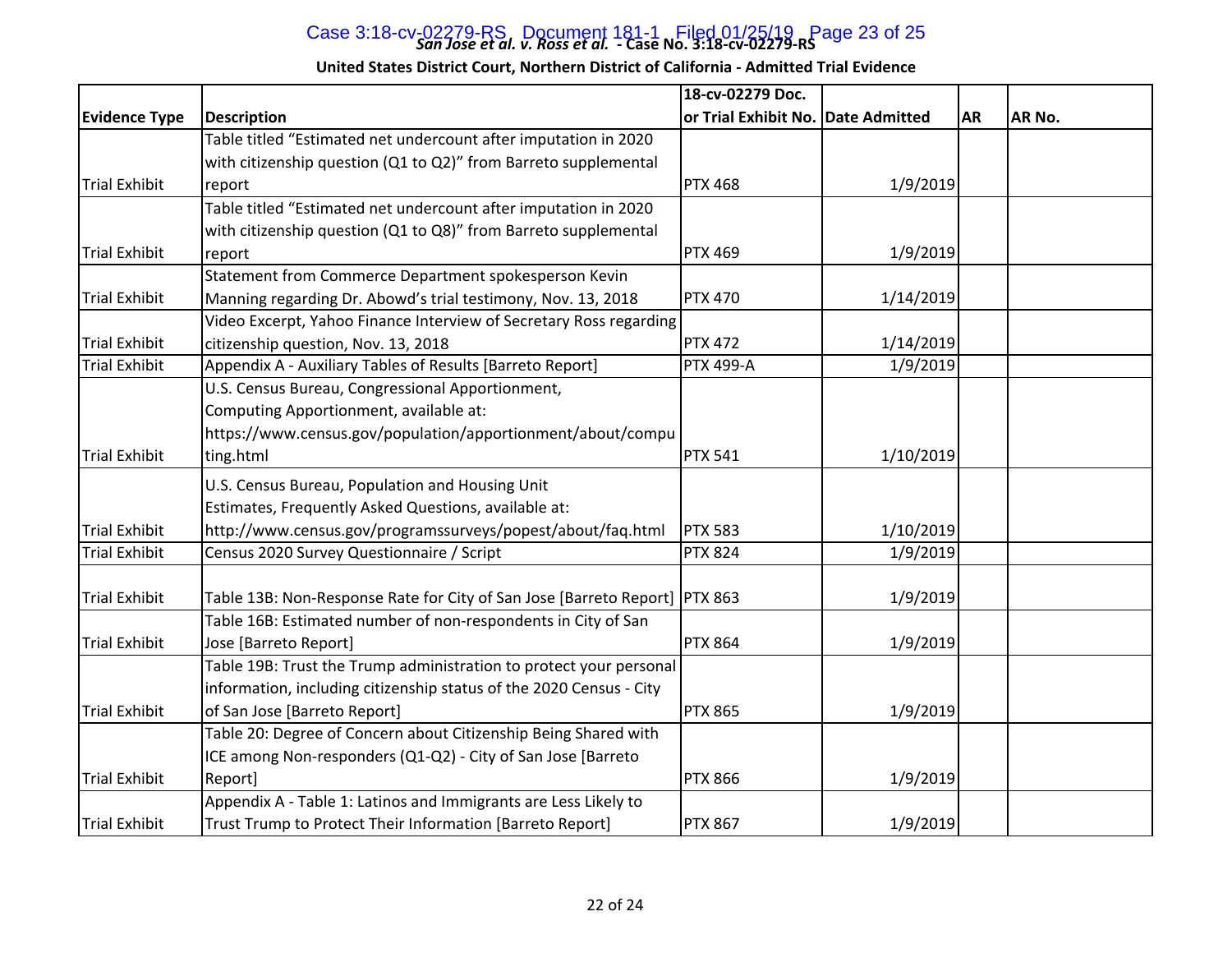## *San Jose et al. v. Ross et al.* **- Case No. 3:18-cv-02279-RS** Case 3:18-cv-02279-RS Document 181-1 Filed 01/25/19 Page 24 of 25

|                      |                                                                   | 18-cv-02279 Doc.                   |          |           |        |
|----------------------|-------------------------------------------------------------------|------------------------------------|----------|-----------|--------|
| <b>Evidence Type</b> | <b>Description</b>                                                | or Trial Exhibit No. Date Admitted |          | <b>AR</b> | AR No. |
|                      | Appendix A - Table 14: Black Immigrants Behave Similarly as Non-  |                                    |          |           |        |
| <b>Trial Exhibit</b> | <b>Black Immigrants [Barreto Report]</b>                          | <b>PTX 868</b>                     | 1/9/2019 |           |        |
|                      | Appendix A - Table 2: Latinos and Immigrants Are More Concerned   |                                    |          |           |        |
| <b>Trial Exhibit</b> | That Census Answers Will Be Shared With ICE [Barreto Report]      | <b>PTX 869</b>                     | 1/9/2019 |           |        |
|                      | Table 3: Estimated non-response (drop off) rate due to 2020       |                                    |          |           |        |
|                      | Citizenship question Results by Race, drop off from Q1 to Q2      |                                    |          |           |        |
| <b>Trial Exhibit</b> | [Barreto Report]                                                  | <b>PTX 870</b>                     | 1/9/2019 |           |        |
|                      | Table 13: Non-Response Rate for California vs. all other states   |                                    |          |           |        |
| <b>Trial Exhibit</b> | [Barreto Report]                                                  | <b>PTX 871</b>                     | 1/9/2019 |           |        |
|                      | Table 4: Estimated non-response (drop-off) rate due to 2020       |                                    |          |           |        |
|                      | Citizenship question Results by Race, drop off from Q1 to Q8      |                                    |          |           |        |
| <b>Trial Exhibit</b> | [Barreto Report]                                                  | <b>PTX 872</b>                     | 1/9/2019 |           |        |
| <b>Trial Exhibit</b> | Chart 1: Non-Response rate by state (Q1 to Q2) [Barreto Report]   | <b>PTX 873</b>                     | 1/9/2019 |           |        |
| <b>Trial Exhibit</b> | Chart 2: Non-Response rate by state (Q1 to Q8) [Barreto Report]   | <b>PTX 874</b>                     | 1/9/2019 |           |        |
|                      | Table 8: Trust the Trump administration to protect your personal  |                                    |          |           |        |
|                      | information, including citizenship status on the 2020 Census      |                                    |          |           |        |
| <b>Trial Exhibit</b> | [Barreto Report]                                                  | <b>PTX 875</b>                     | 1/9/2019 |           |        |
|                      | Table 19: Trust the Trump administration to protect your personal |                                    |          |           |        |
|                      | information, including citizenship status on the 2020 Census -    |                                    |          |           |        |
| <b>Trial Exhibit</b> | California sample [Barreto Report]                                | <b>PTX 876</b>                     | 1/9/2019 |           |        |
| Trial Exhibit        | Table 9: Trust among non-responders [Barreto Report]              | <b>PTX 877</b>                     | 1/9/2019 |           |        |
|                      | Table 10: Degree of Concern about Citizenship Being Shared with   |                                    |          |           |        |
| <b>Trial Exhibit</b> | ICE among Non-responders (Q1-Q2) [Barreto Report]                 | <b>PTX 878</b>                     | 1/9/2019 |           |        |
|                      | Table 20: Degree of Concern about Citizenship Being Shared with   |                                    |          |           |        |
|                      | ICE among Non-responders (Q1-Q2) - California sample [Barreto     |                                    |          |           |        |
| <b>Trial Exhibit</b> | Report]                                                           | <b>PTX 879</b>                     | 1/9/2019 |           |        |
|                      | Table 5: Estimated number of non-respondents by race and          |                                    |          |           |        |
| <b>Trial Exhibit</b> | household size Q1-Q2 [Barreto Report]                             | <b>PTX 880</b>                     | 1/9/2019 |           |        |
|                      | Table 6: Estimated number of non-respondents by race and          |                                    |          |           |        |
| Trial Exhibit        | household size Q1-Q8 [Barreto Report]                             | <b>PTX 881</b>                     | 1/9/2019 |           |        |
|                      | Table 7: Percent of Non-Responders Who Change to Responders at    |                                    |          |           |        |
| <b>Trial Exhibit</b> | Q7/Q8 [Barreto Report]                                            | <b>PTX 882</b>                     | 1/9/2019 |           |        |